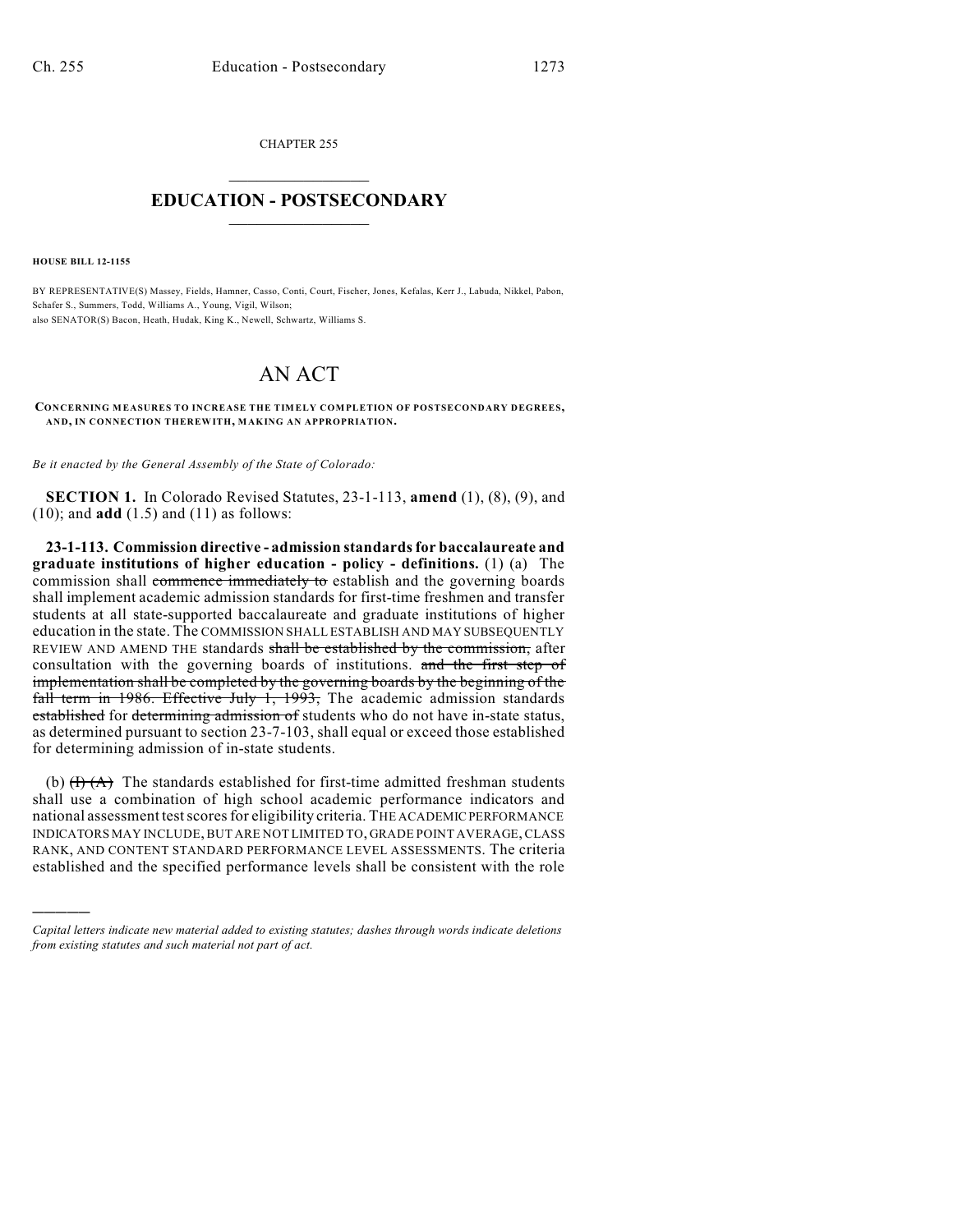and mission established for each state-supported institution of higher education. IN CONSIDERING THE HIGH SCHOOL ACADEMIC PERFORMANCE INDICATORS, THE COMMISSION AND THE GOVERNING BOARDS MAY TAKE INTO ACCOUNT THE RIGOR OF A STUDENT'S HIGH SCHOOL ACADEMIC PREPARATION AND THE ACADEMIC CONTENT OF THE COURSES TAKEN. IN LIEU OF THE ESTABLISHED STATEWIDE CRITERIA, EACH GOVERNING BOARD MAY USE ADDITIONAL CRITERIA FOR UP TO TWENTY PERCENT OF THE FRESHMEN STUDENTS ANNUALLY ADMITTED TO EACH INSTITUTION UNDER THE GOVERNING BOARD'S CONTROL. STUDENTS WHO MEET THE MINIMUM CRITERIA FOR ADMISSION ARE NOT GUARANTEED ADMISSION TO THE INSTITUTION TO WHICH THEY HAVE APPLIED, BUT THEY ARE ELIGIBLE FOR CONSIDERATION.

(B) In lieu of the established statewide criteria, additional criteria may be used for up to twenty percent of the admitted freshmen. Beginning with the fall semester 2001, each governing board shall adopt policies and procedures that ensure each matriculated first-time freshman shall take basic skills placement or assessment tests in English and mathematics. Such tests shall be determined by the institution such freshman attends, shall meet the standards adopted by the commission pursuant to section 23-1-113.3 (1), and shall be administered by such institution. Students identified by institutions as needing basic skills remedial course work shall take appropriate course work no later than the end of their freshman year. The commission, in consultation with the governing boards, shall ensure the comparability of these placement or assessment tests for the purpose of providing consistent reporting data as such data are required by section 23-1-113.3 (4). The commission, in consultation with the governing boards, shall ensure that each student identified as needing basic skills remedial course work is provided with written notification identifying which state institutions offer such basic skills courses and the approximate cost and relative availability of such courses, including any electronic on-line courses.

(C) Students who meet the minimum criteria for admission shall not be guaranteed admission to the institution to which they have applied, but they shall be eligible for consideration.

(II) For purposes of this paragraph (b):

(A) "Academic performance indicators" may include, but shall not be limited to, grade point average, class rank, and content standard performance level assessments.

(A.3) "Academic skills courses" means courses that teach the basic academic skills necessary to succeed at a postsecondary institution.

(A.7) "Basic skills courses" means courses that are prerequisites to the level of work expected at a postsecondary institution and include academic skills courses and preparatory courses.

(B) "National assessment test scores" may include, but shall not be limited to, ACT test scores and SAT test scores.

(B.5) "Preparatory courses" means courses designed for students who demonstrate a deficient skill level in the general competencies necessary to succeed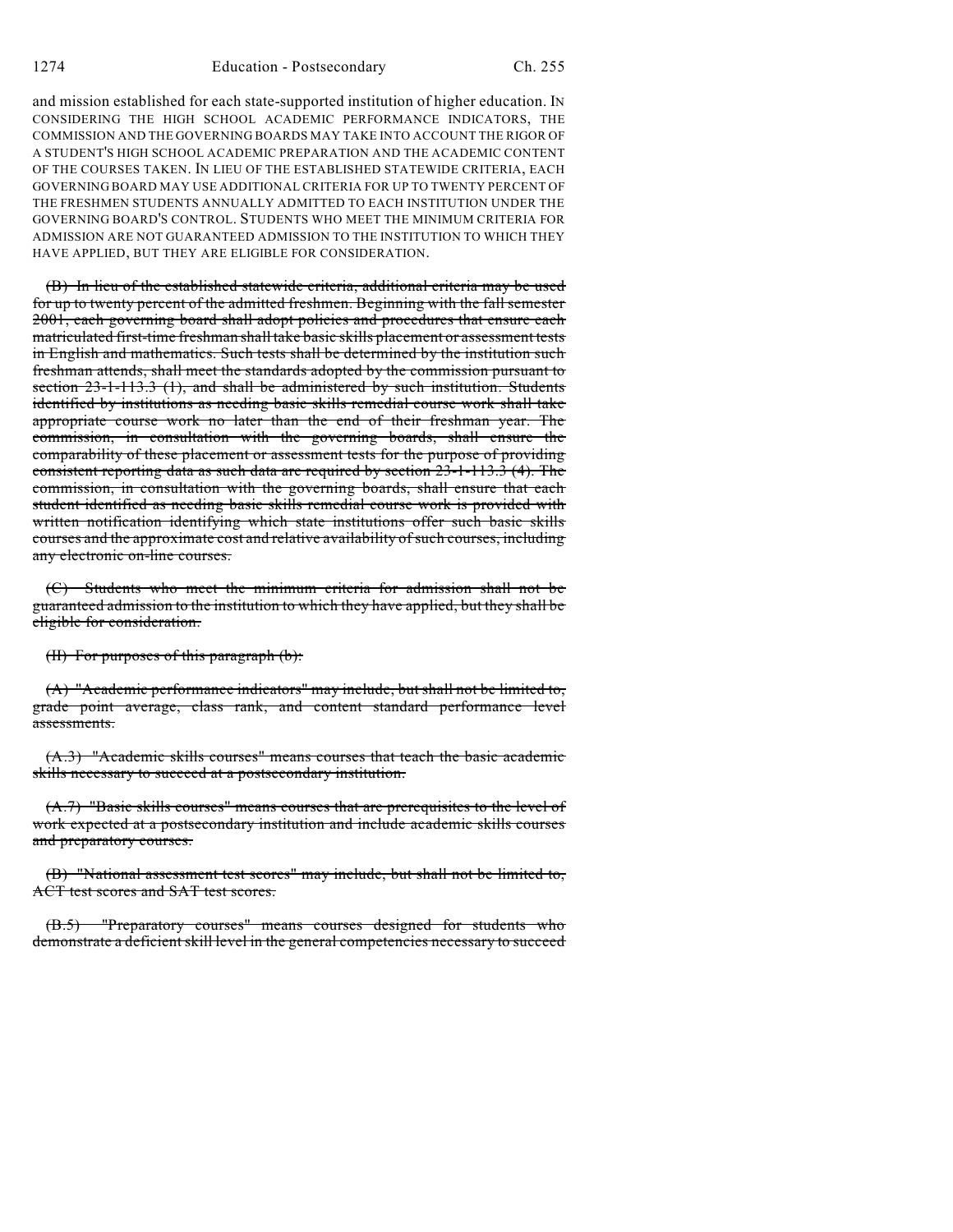in a standard postsecondary curriculum and shall include, but need not be limited to reading courses that focus on nontechnical vocabulary, word identification, and reading of everyday material; writing courses that focus primarily on grammar, usage, punctuation, and effective sentences and paragraphs; and mathematics courses primarily covering concepts introduced in elementary and intermediate algebra and geometry.

(c) The standards established for transfer students shall use college academic performance indicators as the eligibility criteria for admitted transfer students. THE ACADEMIC PERFORMANCE INDICATORS MAY INCLUDE, BUT ARE NOT LIMITED TO, GRADE POINT AVERAGE, CREDIT HOURS COMPLETED, AND SUCCESSFULCOMPLETION OF BASIC SKILLS COURSES, IF REQUIRED AND AS APPROPRIATE CONSIDERING THE ROLE AND MISSION OF THE RECEIVING INSTITUTION. In lieu of such criteria, additional criteria may be used for up to twenty percent of the admitted transfer students. The academic admission standards and policies established for transfer students shall be consistent with the student transfer agreements established by the commission pursuant to section 23-1-108 (7) (f). Students who meet the minimum criteria for admission shall not be guaranteed admission to the institution to which they have applied, but they shall be eligible for consideration.

## (d) Repealed.

(1.5) (a) (I) THE COMMISSION SHALL ESTABLISH AND THE GOVERNING BOARDS SHALL IMPLEMENT A POLICY PURSUANT TO SECTION 23-1-113.3 TO IDENTIFY MATRICULATED STUDENTS WHO NEED BASIC SKILLS COURSES IN ENGLISH AND MATHEMATICS AND STANDARDS AND PROCEDURES WHEREBY STATE INSTITUTIONS OF HIGHER EDUCATION MAY OFFER BASIC SKILLS COURSES AS PROVIDED IN SECTION 23-1-113.3. THE COMMISSION, IN CONSULTATION WITH THE GOVERNING BOARDS, SHALL ENSURE THAT THE POLICY ALIGNS WITH THE ADMISSION POLICY ADOPTED PURSUANT TO SUBSECTION (1) OF THIS SECTION. IN IDENTIFYING THE STANDARDS FOR BASIC SKILLS, THE COMMISSION MAY DIFFERENTIATE REQUIREMENTS FOR MATHEMATICSBASED ON THE PREREQUISITE SKILLS NEEDED FOR REQUIRED COURSES WITHIN A STUDENT'S DECLARED PROGRAM OF STUDY.

(II) AS PART OF THE POLICY ESTABLISHED PURSUANT TO THIS PARAGRAPH (a), THE COMMISSION MAY AUTHORIZE A STATE INSTITUTION OF HIGHER EDUCATION TO PROVIDE SUPPLEMENTAL ACADEMIC INSTRUCTION EVEN THOUGH THE INSTITUTION IS NOT AUTHORIZED TO PROVIDE BASIC SKILLS COURSES PURSUANT TO SECTION 23-1-113.3. THE INSTITUTION MAY RECEIVE STIPEND PAYMENTS FROM THE STATE PURSUANT TO SECTION 23-18-202 ON BEHALF OF AN ELIGIBLE UNDERGRADUATE STUDENT, AS DEFINED IN SECTION 23-18-102 (5), WHO IS ENROLLED IN A COLLEGE-LEVEL COURSE THAT INCLUDES SUPPLEMENTAL ACADEMIC INSTRUCTION.

(b) EACH GOVERNING BOARD SHALL ADOPT POLICIES AND PROCEDURES THAT ARE ALIGNED WITH THE POLICY ESTABLISHED BY THE COMMISSION PURSUANT TO PARAGRAPH (a) OF THIS SUBSECTION (1.5) AND THAT ENSURE THAT, TO THE EXTENT REQUIRED BY THE COMMISSION POLICY, EACH MATRICULATED STUDENT TAKES OR HAS TAKEN BASIC SKILLS PLACEMENT OR ASSESSMENT TESTS IN ENGLISH AND MATHEMATICS.THE INSTITUTION THAT ENROLLS THE STUDENT SHALL SELECT WHICH TESTS TO USE FROM AMONG THOSE THAT MEET THE STANDARDS ESTABLISHED IN THE COMMISSION POLICY AND SHALL ADMINISTER THE TESTS. THE COMMISSION, IN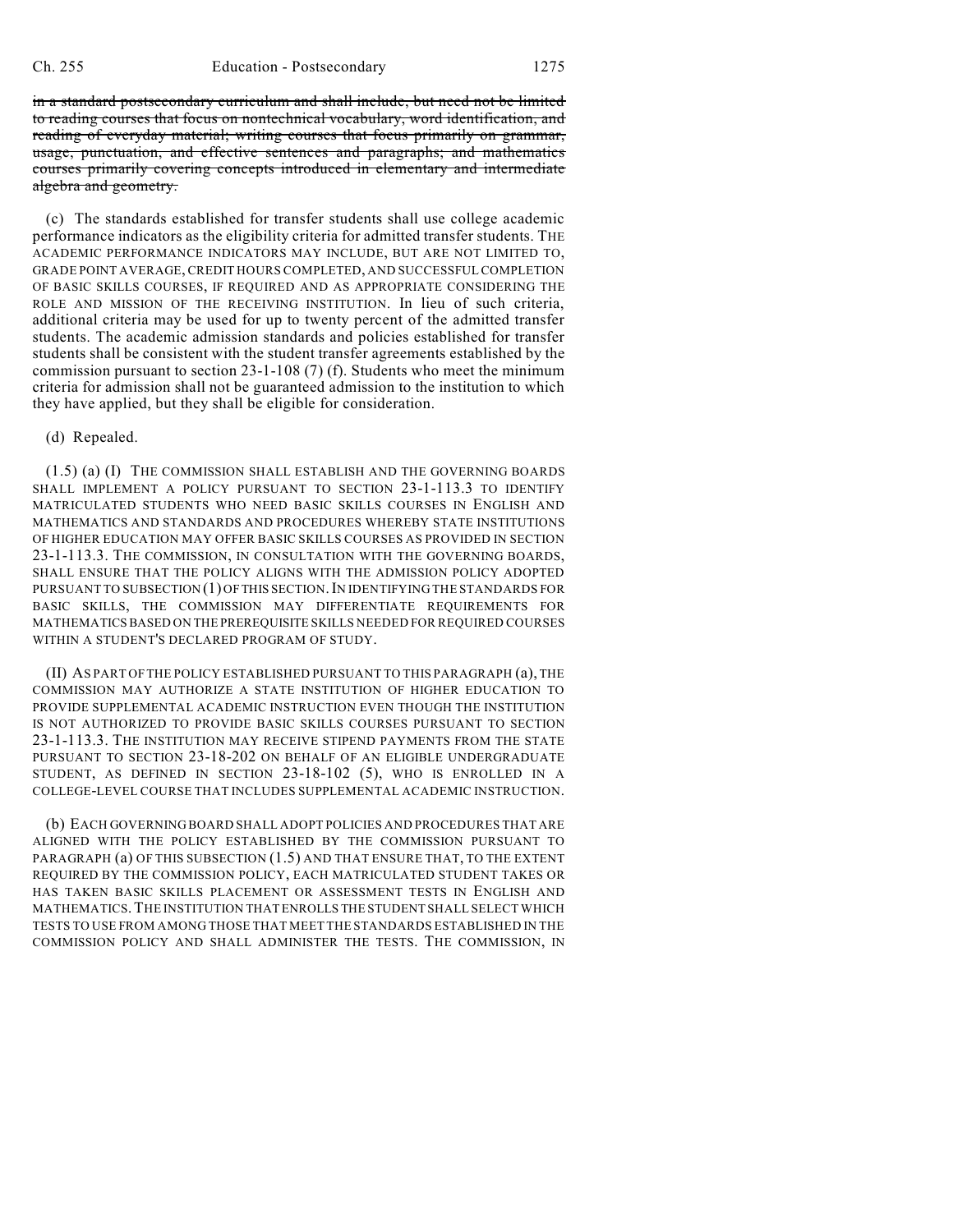CONSULTATION WITH THE GOVERNING BOARDS, SHALL ENSURE THE COMPARABILITY OF THE PLACEMENT OR ASSESSMENT TESTS FOR THE PURPOSE OF PROVIDING CONSISTENT REPORTING DATA AS SUCH DATA ARE REQUIRED BY SECTION 23-1-113.3 (4).

(c) STUDENTS IDENTIFIED BY INSTITUTIONS AS NEEDING BASIC SKILLS COURSES BASED ON THEIR TEST SCORES SHALL COMPLETE THE APPROPRIATE BASIC SKILLS COURSES BY THE TIME THE STUDENT COMPLETES THIRTY COLLEGE-LEVEL CREDIT HOURS. THE COMMISSION, IN CONSULTATION WITH THE GOVERNING BOARDS, SHALL ENSURE THAT EACH STUDENT IDENTIFIED AS NEEDING BASIC SKILLS COURSES RECEIVES WRITTEN NOTIFICATION IDENTIFYING WHICH STATE INSTITUTIONS OFFER BASIC SKILLS COURSES AND THE APPROXIMATE COST AND RELATIVE AVAILABILITY OF THE BASIC SKILLS COURSES, INCLUDING ANY ON-LINE COURSES.

 $(8)$  (a) On or before December 15, 2014 DECEMBER 15, 2013, based on adoption of the description of postsecondary and workforce readiness, the commission shall, if necessary, revise the minimum academic admission standards for first-time freshmen at all state-supported baccalaureate and graduate institutions of higher education in the state to ensure that the minimum academic admission standards are aligned with the description of postsecondary and workforce readiness adopted by the commission and the state board of education.

(b) On or before December 15, 2012 DECEMBER 15, 2013, the commission shall review the POLICY ESTABLISHED PURSUANT TO PARAGRAPH (a) OF SUBSECTION (1.5) OF THIS SECTION AND THE basic skills placement or assessment tests administered pursuant to sub-subparagraph (B) of subparagraph (I) of paragraph (b) of subsection  $(1)$  SUBSECTION (1.5) of this section and the associated policies, to ensure that the POLICY AND tests and associated policies are aligned with the postsecondary and workforce readiness description.

(c) Consistent with any revisions adopted pursuant to this section to the description of postsecondary and workforce readiness, the commission shall, if necessary, adopt revisions to the minimum academic admission standards, THE POLICY ESTABLISHED PURSUANT TO PARAGRAPH (a) OF SUBSECTION (1.5) OF THIS SECTION, and the basic skills placement or assessment tests to ensure continued alignment with the postsecondary and workforce readiness description.

(d) In revising the minimum academic admission standards, THE POLICY ESTABLISHED PURSUANT TO PARAGRAPH (a) OF SUBSECTION (1.5) OF THIS SECTION, and the basic skills placement or assessment tests pursuant to thissubsection (8), the commission shall consult with the governing boards of the state institutions of higher education.

(9) On or before February 15, 2012, and on or before February 15 each year thereafter, the department of higher education shall submit to the state board of education, THE DEPARTMENT OF EDUCATION, and the education committees of the house of representatives and the senate, or any successor committees, a report, SUBJECT TO AVAILABLE DATA, concerning the enrollment, PLACEMENT AND COMPLETION OF BASIC SKILLS COURSES, first-year college grades, and, subject to available data, types of academic certificates and degrees attained AT ALL POSTSECONDARY INSTITUTIONS IN COLORADO AND THE UNITED STATES for the high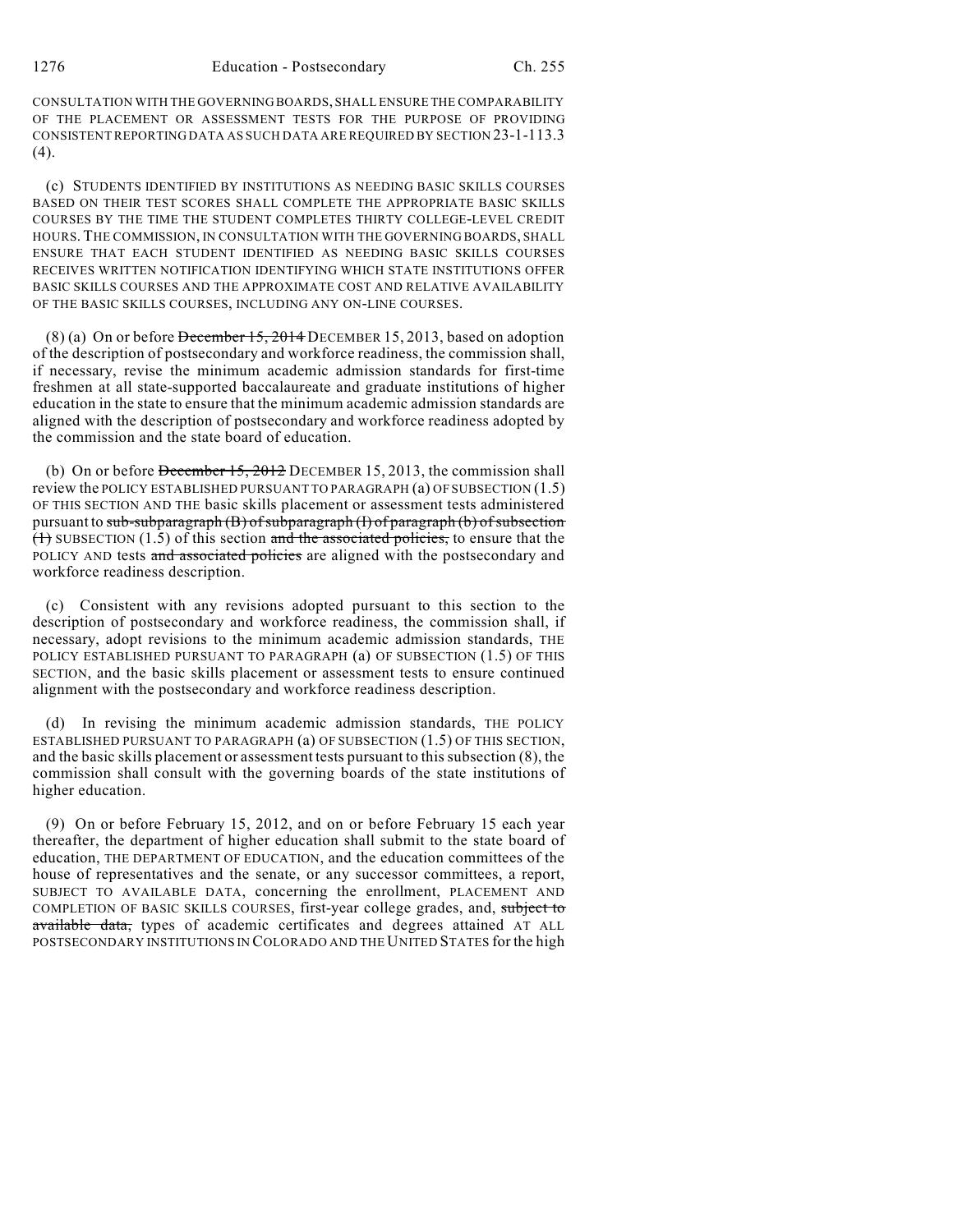school graduating classes of the preceding six academic years. The department of higher education shall report the information disaggregated by HIGH SCHOOL AND school district of graduation, TO THE EXTENT PRACTICABLE, AND BY ethnicity, gender, financial aid status, and any other characteristic deemed relevant by the commission. The department of higher education AND THE DEPARTMENT OF EDUCATION shall also make the report available on its web site THEIR RESPECTIVE WEB SITES.

(10) On or before February 15, 2009, and on or before February 15 each year thereafter, the department of higher education shall submit to the department of education the unit records used for its reporting purposes under this section to enable the department of education to evaluate the effectiveness of the alignment of the preschool through postsecondary education systems in preparing students who demonstrate postsecondary and workforce readiness and subsequently succeed in postsecondary education AND TO ENABLE THE DEPARTMENT OF HIGHER EDUCATION TO DISSEMINATE THE UNIT RECORDS TO THE APPROPRIATE SCHOOL DISTRICTS.

(11) AS USED IN THIS SECTION, UNLESS THE CONTEXT OTHERWISE REQUIRES:

(a) "ACADEMIC SKILLS COURSES" MEANS COURSES THAT TEACH THE BASIC ACADEMIC SKILLS NECESSARY TO SUCCEED AT A POSTSECONDARY INSTITUTION.

(b) "BASIC SKILLS COURSES" MEANS COURSES THAT ARE PREREQUISITES TO THE LEVEL OF WORK EXPECTED AT A POSTSECONDARY INSTITUTION AND INCLUDE ACADEMIC SKILLS COURSES AND PREPARATORY COURSES.

(c) "NATIONAL ASSESSMENT TEST SCORES" INCLUDE, BUT ARE NOT LIMITED TO, ACT TEST SCORES AND SAT TEST SCORES.

(d) "PREPARATORY COURSES" MEANS COURSES DESIGNED FOR STUDENTS WHO DEMONSTRATE A DEFICIENT SKILL LEVEL IN THE GENERAL COMPETENCIES NECESSARY TO SUCCEED IN A STANDARD POSTSECONDARY CURRICULUM AND INCLUDE, BUT ARE NOT LIMITED TO READING COURSES THAT FOCUS ON NONTECHNICAL VOCABULARY, WORD IDENTIFICATION, AND READING OF EVERYDAY MATERIAL; WRITING COURSES THAT FOCUS PRIMARILY ON GRAMMAR, USAGE, PUNCTUATION, AND EFFECTIVE SENTENCES AND PARAGRAPHS; AND MATHEMATICS COURSES PRIMARILY COVERING CONCEPTS INTRODUCED IN ELEMENTARY AND INTERMEDIATE ALGEBRA AND GEOMETRY.

(e) "SUPPLEMENTAL ACADEMIC INSTRUCTION"MEANSCO-REQUISITE INSTRUCTION IN READING, WRITING, OR MATHEMATICS FOR STUDENTS WITH LIMITED ACADEMIC DEFICIENCIES WHO ARE PLACED INTO COLLEGE-LEVEL COURSE WORK THAT IS APPROVED FOR STATEWIDE TRANSFER PURSUANT TO SECTION 23-1-125 (3). "SUPPLEMENTAL ACADEMIC INSTRUCTION" DOES NOT INCLUDE PREREQUISITE BASIC SKILLS COURSES.

**SECTION 2.** In Colorado Revised Statutes, 23-1-113.3, **amend** (1), (2) (a), (3),  $(4)$  (a), and  $(5.5)$  as follows:

**23-1-113.3. Commission directive - basic skills courses.** (1) AS PART OF THE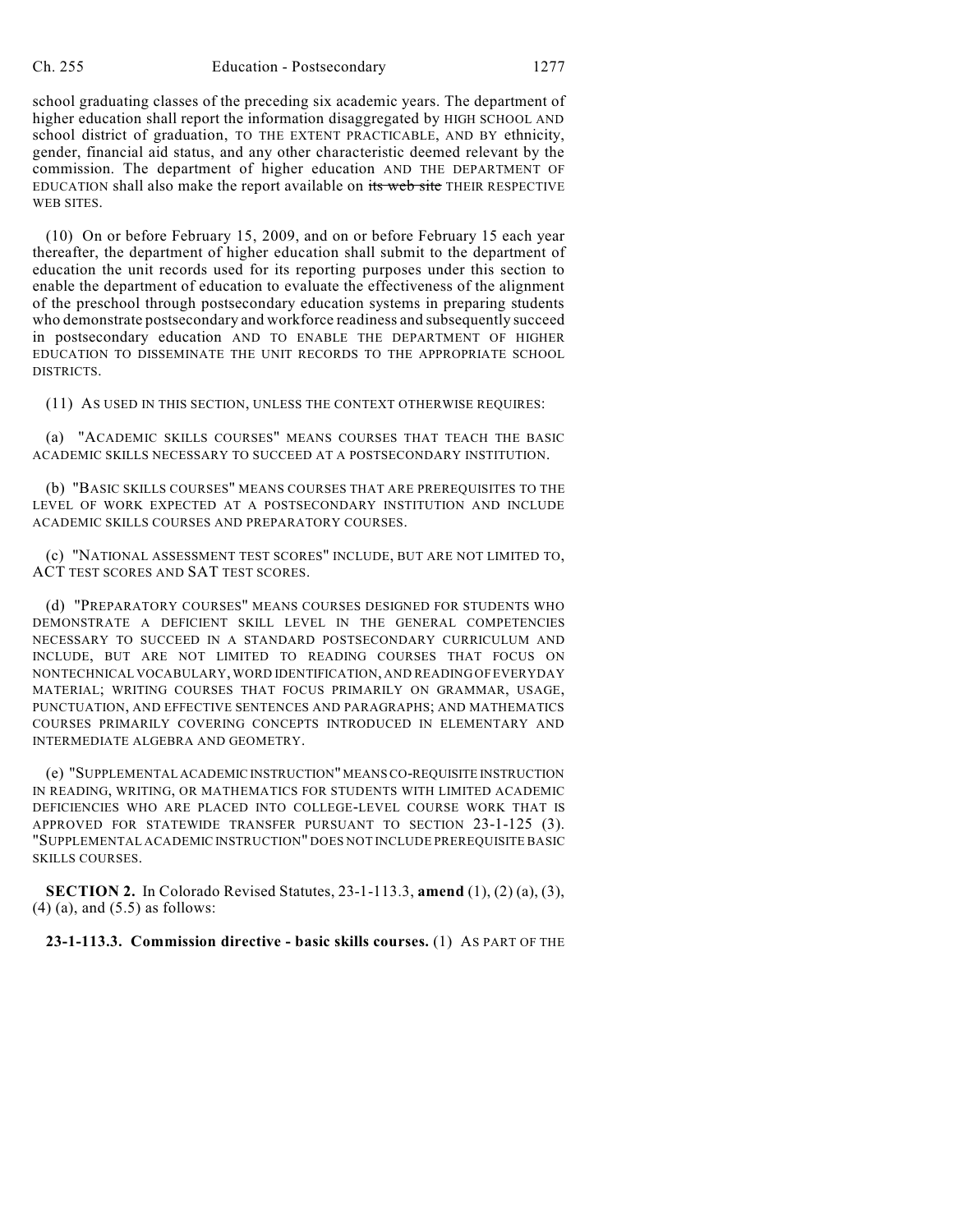POLICY ADOPTED BY THE COMMISSION PURSUANT TO SECTION 23-1-113 (1.5) (a), the commission shall adopt and the governing boards shall implement standards and procedures whereby STATE INSTITUTIONS OF HIGHER EDUCATION MAY OFFER basic skills courses, as defined in section  $23$ -1-113 (1) (b) (II) (A.7) may be offered by state institutions of higher education SECTION 23-1-113 (11) (b), pursuant to this section.

(2) (a) Adams state college, Colorado Mesa university, any local community college, and any community college governed by the state board for community colleges and occupational education may offer basic skills courses, as defined in section  $23-1-113$  (1) (b) (II) (A.7) SECTION 23-1-113 (11) (b), and receive stipend payments from the state on behalf of eligible undergraduate students, as defined in section 23-18-102 (5), enrolled in basic skills courses.

(3) The state board for community colleges and occupational education, local community colleges, Adams state college, and Colorado Mesa university shall:

(a) Track all students who are required to take basic skills courses pursuant to section  $23-1-113$  (1) (b) (I) (B) SECTION 23-1-113 (1.5) in order to determine whether those students successfully complete requirements for graduation;

(b) Compile data regarding student performance that describes with regard to students who take basic skills courses pursuant to section  $23-1-113$  (1) (b) (I) (B) SECTION 23-1-113 (1.5):

(I) The school districts from which said students graduated;

(II) The number of said students graduating from each school district; and

(III) The basic skills for which said students require remediation; and

(c) Report annually to the department the data compiled pursuant to paragraphs (a) and (b) of this subsection (3).

(4) (a) The department shall transmit annually to the education committees of the senate and the house of representatives, or any successor committees, the joint budget committee, the commission, and the department of education an analysis of the data:

(I) Regarding students who take basic skills courses pursuant to section 23-1-113  $(1)$  (b) (I) (B) SECTION 23-1-113 (1.5); and

(II) Regarding the costs of providing basic skills courses pursuant to section  $23-1-113$  (1) (b) (f) (B) SECTION 23-1-113 (1.5) and whether students who complete said basic skills courses successfully complete the requirements for graduation.

 $(5.5)$  As soon as practicable after a community college, Adams state college, Colorado Mesa university, or any other state institution of higher education that provides basic skills courses begins using the unique student identifiers as required  $\frac{1}{2}$  in section 23-5-127 (4), The institution and the department shall report the information specified in subsections (3) and (4) of this section on an individual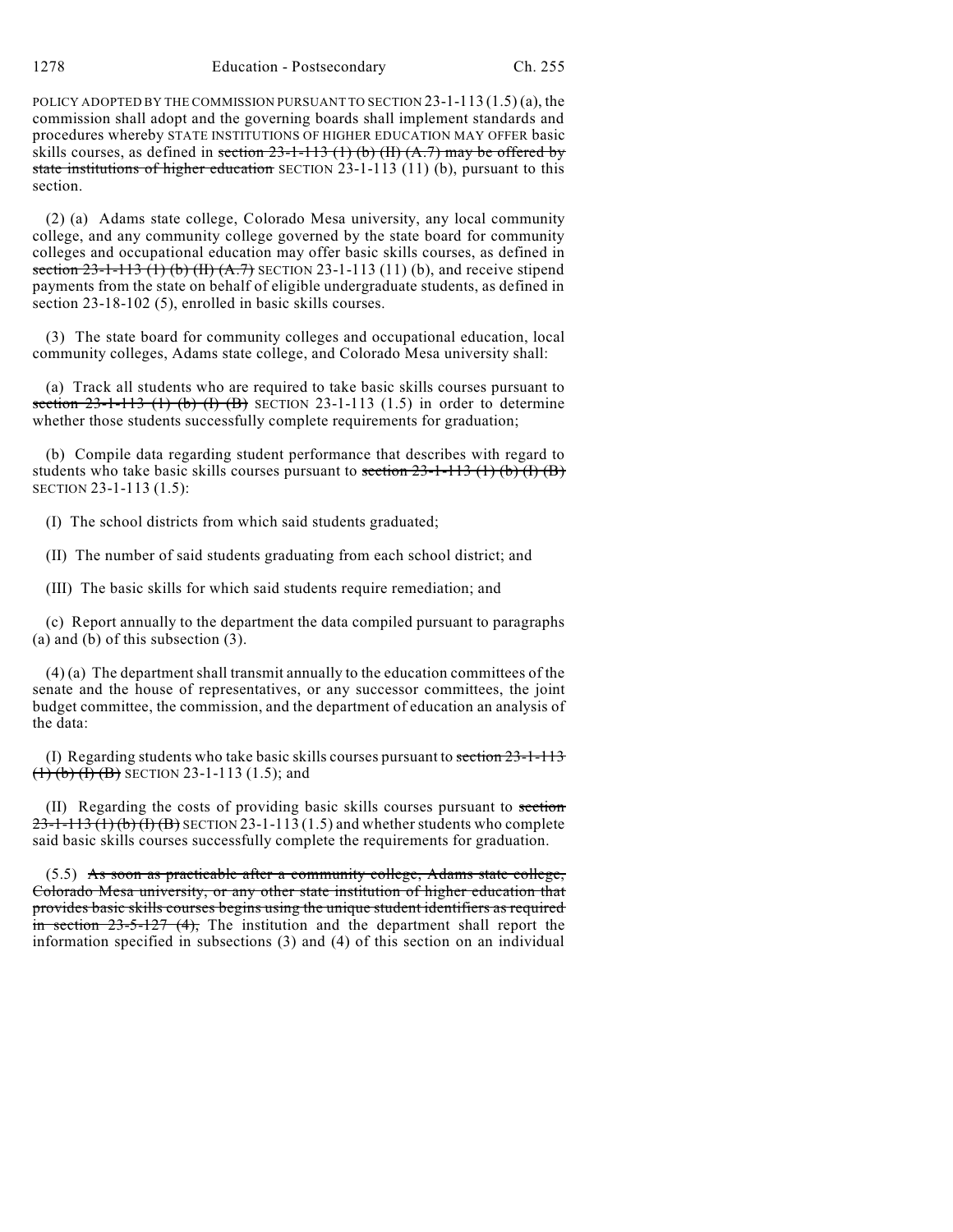student basis, using each student's unique student identifier.

**SECTION 3.** In Colorado Revised Statutes, 23-1-108, **amend** (1.5) (f) and (1.9) (a) (II) as follows:

**23-1-108. Duties and powers of the commission with regard to systemwide planning.** (1.5) (f) (I) The commission shall ensure that the master plan is implemented through the performance contracts authorized pursuant to sections 23-5-129 and 23-41-104.6 by negotiating with the governing boards individualized goals and expectations for the public institutions of higher education, which goals and expectationssupport achievement of the statewide goalsidentified in paragraph (c) of this subsection (1.5) and in the master plan. The commission and the governing boards shall ensure that the institutions' renegotiated performance contracts are finalized no later than December 1, 2012.

(II) IN FULFILLING THE REQUIREMENTS OF PARAGRAPH (c) OF SUBSECTION (1) OF THIS SECTION, THE COMMISSION SHALL REFER TO EACH INSTITUTION'S ROLE AND MISSION AND SERVICE AREA, AS NECESSARY, TO INTERPRET JOINTLY WITH THE INSTITUTION'S GOVERNING BOARD THE IMPLICATIONS OF THE ROLE AND MISSION AND SERVICE AREA ON THE ACADEMIC, FINANCIAL, AND STUDENT SERVICES ELEMENTS OF EACH INSTITUTION'S PERFORMANCE CONTRACT.

 $(1.9)(a)$  (II) The commission's performance-based funding plan shall specifically address the manner in which the appropriation of performance-based funding will affect the college opportunity fund stipends authorized in section 23-18-202 and the fee-for-service contracts authorized in sections 23-1-109.7 and 23-5-130. IN FULFILLING THE REQUIREMENTS OF SUBPARAGRAPH (I) OF THIS PARAGRAPH (a), THE COMMISSION SHALL ANALYZE THE EFFECT OF MODIFYING THE COLLEGE OPPORTUNITY FUND STIPEND AMOUNTS FOR PURPOSES OF IMPROVING STUDENT RETENTION, FACILITATING THE SUCCESS OF TRANSFERS BETWEEN INSTITUTIONS AND BETWEEN DEGREE PROGRAMS, AND PROVIDING INCENTIVES FOR THE TIMELY COMPLETION OF ACADEMIC DEGREES.THE MODIFICATIONS MAY INCLUDE, BUT NEED NOT BE LIMITED TO, DIFFERENTIATING STIPEND AMOUNTS BASED ON EACH STUDENT'S STATUS AS A FRESHMAN, SOPHOMORE, JUNIOR, OR SENIOR. IN ADDITION, THE COMMISSION SHALL ANALYZE THE EFFECT OF LIMITING THE AMOUNT OF FUNDING FOR CREDIT HOURS EARNED IN EXCESS OF ONE HUNDRED FORTY CREDITS FOR A BACCALAUREATE DEGREE, OR SEVENTY HOURS FOR AN ASSOCIATE DEGREE.

**SECTION 4.** In Colorado Revised Statutes, 23-18-202, **amend** (5) (c) (I) (B) and  $(5)$  (c) (III) as follows:

**23-18-202. College opportunity fund - appropriations - payment of stipends - reimbursement - repeal.** (5) (c) (I) An eligible undergraduate student shall not receive a stipend from the college opportunity fund for more than one hundred forty-five credit hours during the eligible undergraduate student's lifetime; except that:

(B) For credit hours initiated on or after July 1, 2006, an eligible undergraduate student may receive stipend payments for basic skills courses, as defined in section  $23-1-113$  (1) (b) (II) (A.7) SECTION 23-1-113 (11) (b), and courses taken pursuant to the "Concurrent Enrollment Programs Act", article 35 of title 22, C.R.S. For a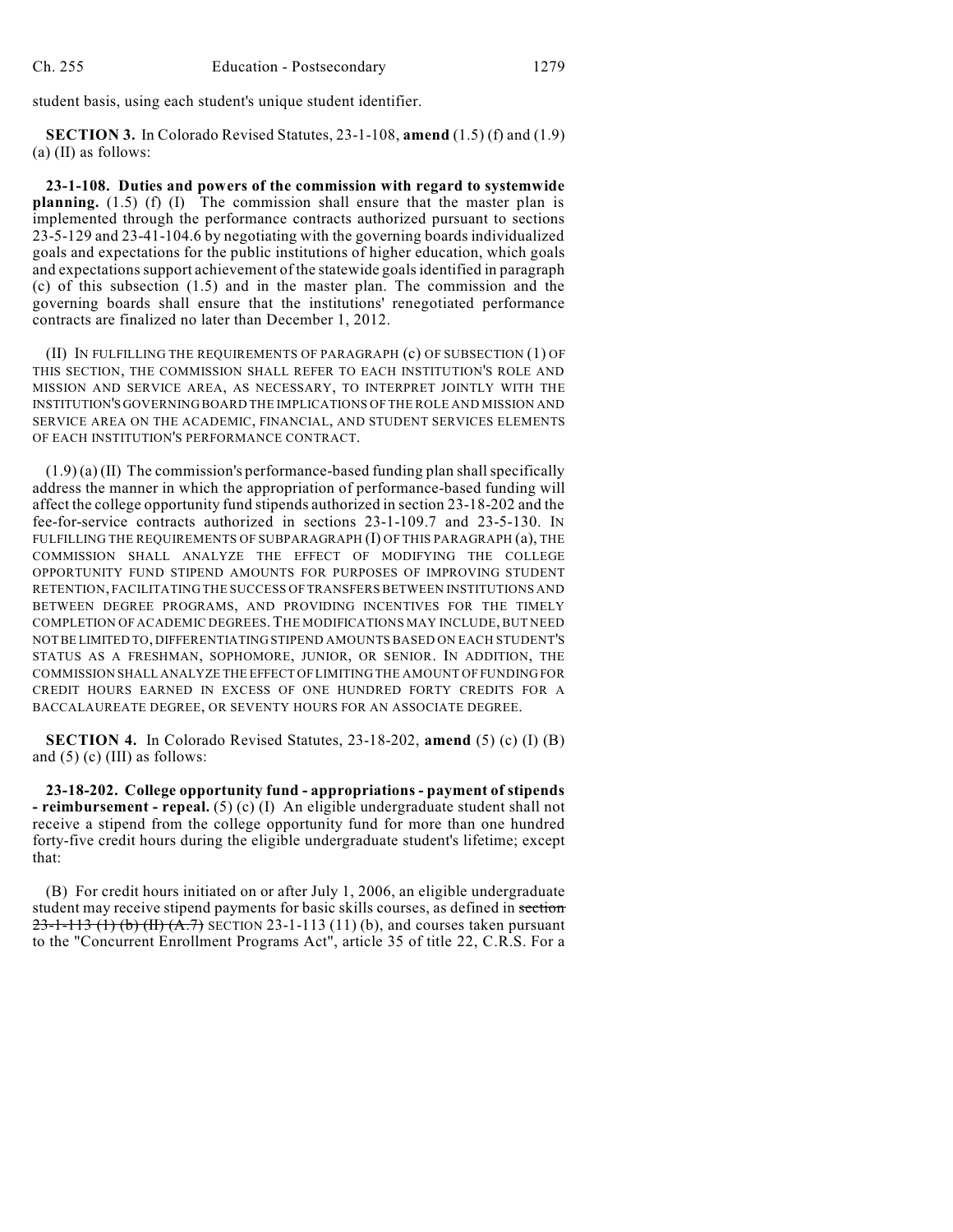student who enrolls in a course at an institution of higher education pursuant to the "Concurrent Enrollment Programs Act", article 35 of title 22, C.R.S., the student loan division in the department shall record the student's uniquely identifying student number before submitting a stipend payment on behalf of the student. Stipend payments received for the basic skills courses specified in this sub-subparagraph (B) shall not apply to the lifetime limitation of one hundred forty-five credit hours.

(III) For an eligible undergraduate student who has completed one or more college courses while enrolled in high school pursuant to the "Concurrent Enrollment Programs Act", article 35 of title 22, C.R.S., or while designated by the department of education as an ASCENT program participant pursuant to section 22-35-108, C.R.S., all college-level credit hours earned by the student during such enrollment shall count against the lifetime limitation described in subparagraph (I) of this paragraph (c); except that credit hours earned from enrollment in a basic skills course, as defined in section  $23-1-113(1)$  (b) (II)  $(A.7)$  SECTION 23-1-113 (11) (b), shall not count against the lifetime limitation.

**SECTION 5.** In Colorado Revised Statutes, 22-11-103, **amend** (6) as follows:

**22-11-103. Definitions.** As used in this article, unless the context otherwise requires:

 $(6)$  "Basic skills courses" shall have HAS the same meaning as provided in section 23-1-113 (1) (b) (II) (A.7) SECTION 23-1-113 (11) (b), C.R.S.

**SECTION 6.** In Colorado Revised Statutes, 22-35-103, **amend** (2) as follows:

**22-35-103. Definitions.** As used in this article, unless the context otherwise requires:

(2) "Basic skills course" shall have HAS the same meaning as set forth in section  $23-1-113$  (1) (b) (II) (A.7) SECTION 23-1-113 (11) (b), C.R.S.

**SECTION 7.** In Colorado Revised Statutes, 23-41-104.6, **amend** (3) introductory portion,  $(4)$   $(b)$ , and  $(4)$   $(c)$  as follows:

**23-41-104.6. Performance contract - authorization - operations.** (3) Beginning July 1, 2001, for the contract in effect through November 30, 2012, and beginning December 1, 2012 2013, for the contract in effect through November 30, 2022, The board of trustees of the Colorado school of mines shall negotiate a performance contract with the department of higher education, subject to approval by the Colorado commission on higher education, that shall specify the performance goals that the institution shall achieve during the period that it operates under the performance contract. The specified goals shall be measurable and specific to the Colorado school of mines' role and mission and shall include, at a minimum, the goals negotiated for the institution pursuant to sections 23-1-108 (1.5) (f) and 23-5-129 and the following issues:

(4) (b) As early as possible during the 2002 regular session and as early as possible during the 2012 2013 regular session, the Colorado commission on higher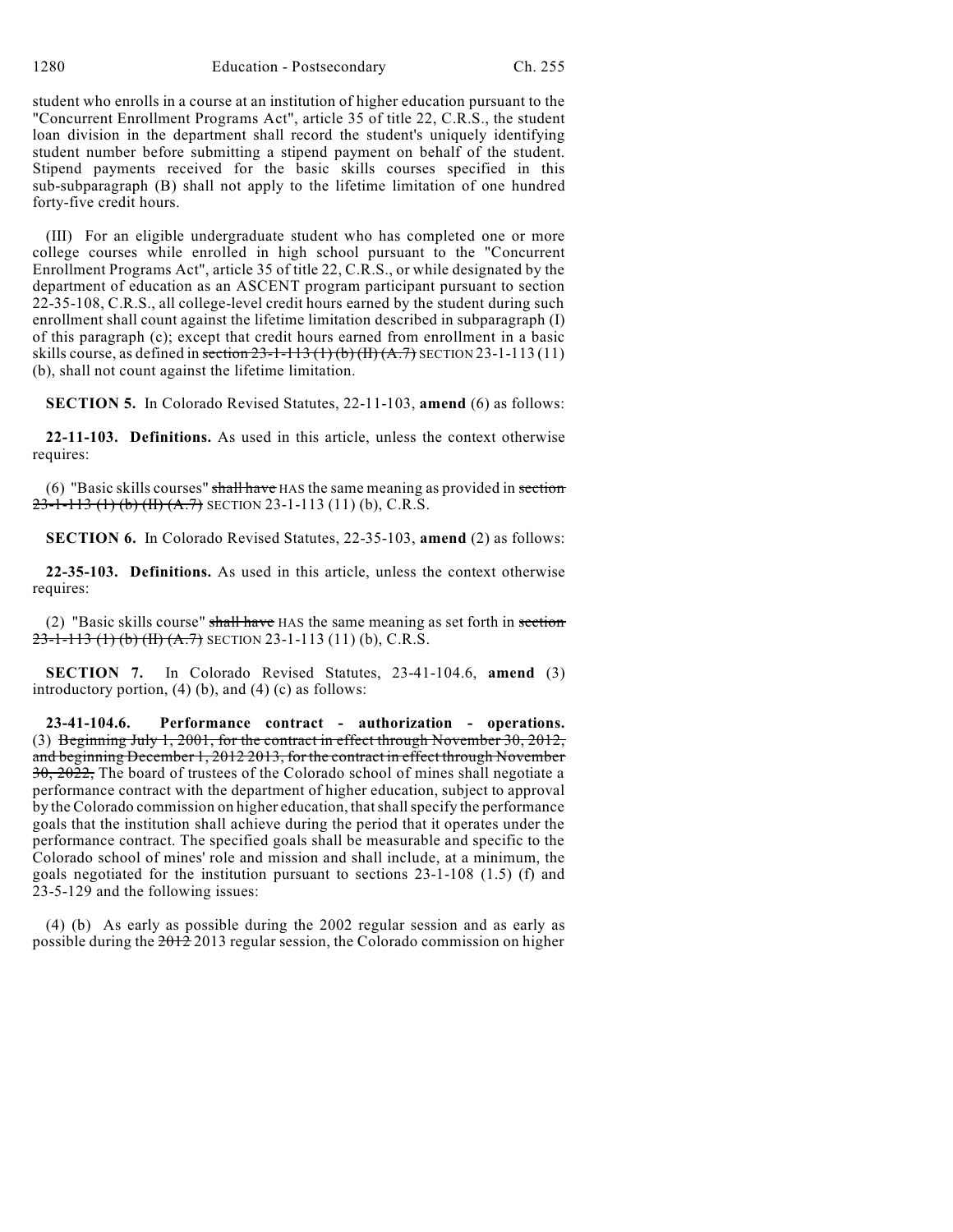education shall present the finalized performance contract for the applicable contract period at a joint session of the education committees of the senate and the house of representatives, or any successor committees, and the joint budget committee of the general assembly. The members of the education committees and the members of the joint budget committee shall review the financial effect of the provisions of the contract with regard to funding for the Colorado school of mines or funding for the statewide system of higher education and may recommend changes to the terms of the performance contract or renegotiation of the performance contract. If a majority of the members of the education committees and the members of the joint budget committee approve the terms of the performance contract, the chairmen of the education committees, in cooperation with the joint budget committee, shall sponsor a joint resolution to recognize and approve the performance contract. The performance contract shall be deemed approved upon final passage of said joint resolution.

(c) The school of mines shall operate pursuant to the performance contract that is approved by joint resolution passed during the 2002 regular session beginning on the date the performance contract is approved and continuing through November  $30$ , 2012 THE DATE ON WHICH THE GOVERNOR SIGNS THE JOINT RESOLUTION PASSED DURING THE 2013 REGULAR LEGISLATIVE SESSION THAT APPROVES THE NEXT PERFORMANCE CONTRACT. The school of mines shall operate pursuant to the performance contract that is approved by joint resolution passed during the  $2012$ 2013 regular session beginning on December 1, 2012, THE DAY AFTER THE DATE ON WHICH THE GOVERNOR SIGNS THE JOINT RESOLUTION and continuing through November 30, 2022 THE DATE ON WHICH THE GOVERNOR SIGNS THE JOINT RESOLUTION PASSED DURING THE 2023 REGULAR LEGISLATIVE SESSION THAT APPROVES THE NEXT PERFORMANCE CONTRACT.

**SECTION 8.** In Colorado Revised Statutes, 23-1-125, **amend** (3) as follows:

**23-1-125. Commission directive -student bill of rights- degree requirements - implementation of core courses - competency test.** (3) **Core courses.** The department, in consultation with each Colorado public institution of higher education, is directed to outline a plan to implement a core course concept that defines the general education course guidelines for all public institutions of higher education. The core of courses shall be designed to ensure that students demonstrate competency in reading, critical thinking, written communication, mathematics, and technology. The core of courses shall consist of at least thirty credit hours, but shall not exceed forty credit hours. Individual institutions of higher education shall conform their own core course requirements with the guidelines developed by the department and shall identify the specific courses that meet the general education course guidelines. Any such guidelines developed by the department shall be submitted to the commission for its approval. IN CREATING AND ADOPTING THE GUIDELINES,THE DEPARTMENT AND THE COMMISSION,IN COLLABORATION WITH THE PUBLIC INSTITUTIONS OF HIGHER EDUCATION, MAY MAKE ALLOWANCES FOR BACCALAUREATE PROGRAMS THAT HAVE ADDITIONAL DEGREE REQUIREMENTS RECOGNIZED BY THE COMMISSION. If a statewide matrix of core courses is adopted by the commission, the courses identified by the individual institutions as meeting the general education course guidelines shall be included in the matrix. The commission shall adopt such policies to ensure that institutions develop the most effective way to implement the transferability of core course credits.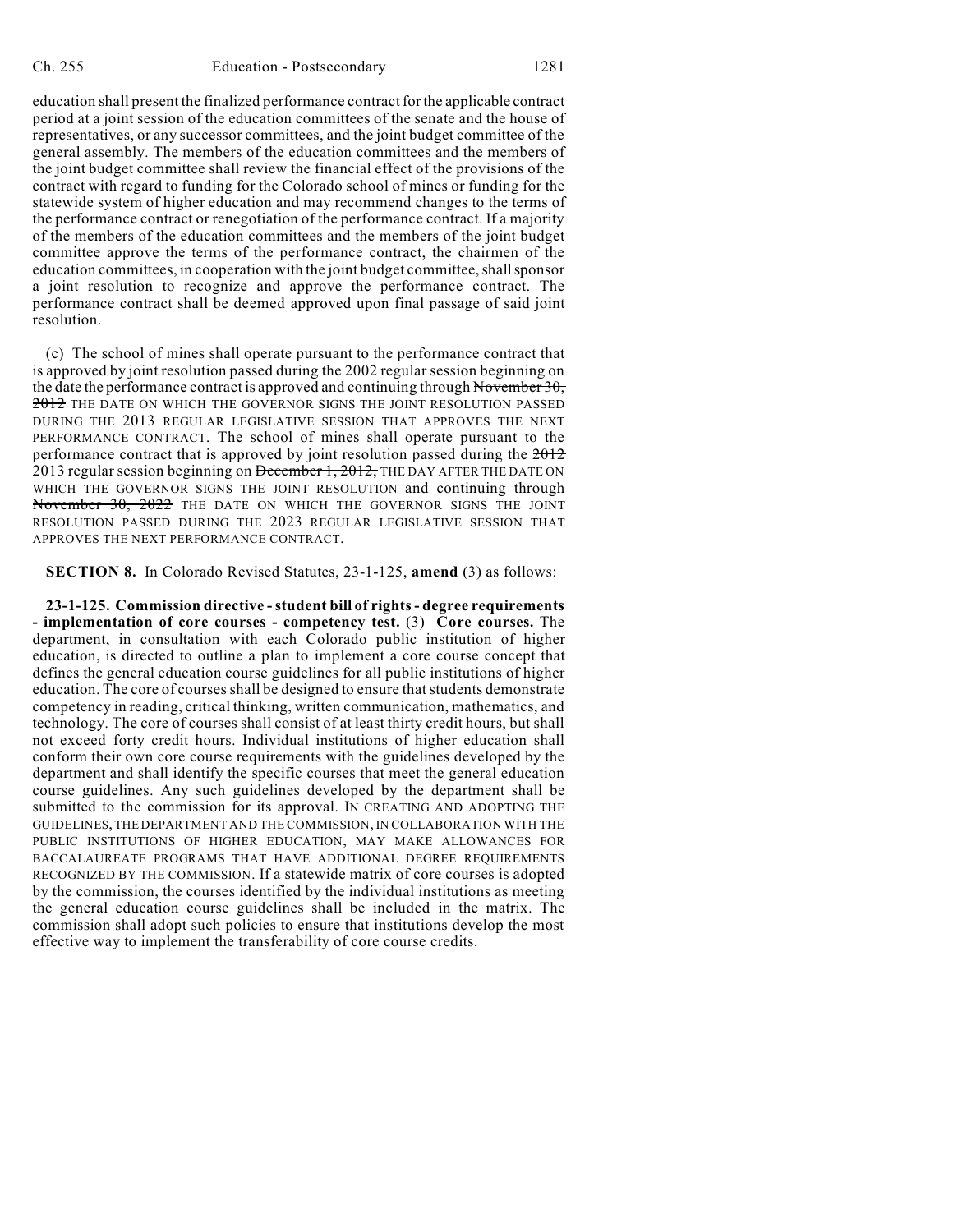**SECTION 9.** In Colorado Revised Statutes, **amend** 23-2-102 as follows:

**23-2-102. Definitions.** As used in this article, unless the context otherwise requires:

(1) "ALTERNATE ENROLLMENT" MEANS THE OPPORTUNITY FOR A STUDENT ENROLLED IN A PRIVATE COLLEGE OR UNIVERSITY THAT CEASES OPERATION TO MEET THE STUDENT'S EDUCATIONAL OBJECTIVES THROUGH EDUCATION PROVIDED BY ANOTHER AUTHORIZED PRIVATE COLLEGE OR UNIVERSITY, A COMMUNITY COLLEGE, AN AREA VOCATIONAL SCHOOL, OR ANY OTHER EDUCATIONAL ARRANGEMENT ACCEPTABLE TO THE DEPARTMENT AND THE COMMISSION.

(2) "AUTHORIZATION" MEANS THE AUTHORIZATION GRANTED TO A PRIVATE COLLEGE OR UNIVERSITY OR SEMINARY OR RELIGIOUS TRAINING INSTITUTION BY THE COMMISSION AS PROVIDED IN THIS ARTICLE AND THE POLICIES ADOPTED PURSUANT TO THIS ARTICLE. AUTHORIZATION IS NOT AN ENDORSEMENT OF THE INSTITUTION BY EITHER THE COMMISSION OR THE DEPARTMENT.

 $(1)$  (3) "Commission" means the Colorado commission on higher education created pursuant to section 23-1-102.

(1.3) (4) "Degree" means any A statement, diploma, certificate, or other writing in any language which THAT indicates or represents, or which THAT is intended to indicate or represent, that the person named thereon is learned in or has satisfactorily completed a prescribed course ofstudy in a particular field of endeavor or that the person named thereon has demonstrated proficiency in  $\frac{a}{a}$  A field of endeavor as a result of formal preparation or training.

(1.5) (5) "Department" means the department of higher education created and existing pursuant to section 24-1-114, C.R.S.

(6) "ENROLLMENT AGREEMENT" MEANS THE CONTRACT PREPARED BY A PRIVATE COLLEGE OR UNIVERSITY OR SEMINARY OR RELIGIOUS TRAINING INSTITUTION THAT A STUDENT SIGNS TO INDICATE AGREEMENT TO THE TERMS OF ADMISSION, DELIVERY OF INSTRUCTION, AND MONETARY TERMS AS OUTLINED IN THE INSTITUTION'S STUDENT HANDBOOK OR CATALOG.

(7) "GOVERNING BOARD" MEANS THE ELECTED OR APPOINTED GROUP OF PERSONS THAT OVERSEES AND CONTROLS A PRIVATE COLLEGE OR UNIVERSITY OR A SEMINARY OR RELIGIOUS TRAINING INSTITUTION.

(2) (8) "Honorary degree" means any A statement, diploma, certificate, or other writing in any language which THAT indicates or represents, or which THAT is intended to indicate or represent, that the person named thereon is learned in any A field of public service or has performed outstanding public service or that the person named thereon has demonstrated proficiency in  $\frac{m}{r}$  A field of endeavor without having completed formal courses of instruction or study or formal preparation or training.

(9) "OUT-OF-STATE PUBLIC INSTITUTION" MEANS AN INSTITUTION OF HIGHER EDUCATION THAT IS ESTABLISHED BY STATUTE IN A STATE OTHER THAN COLORADO.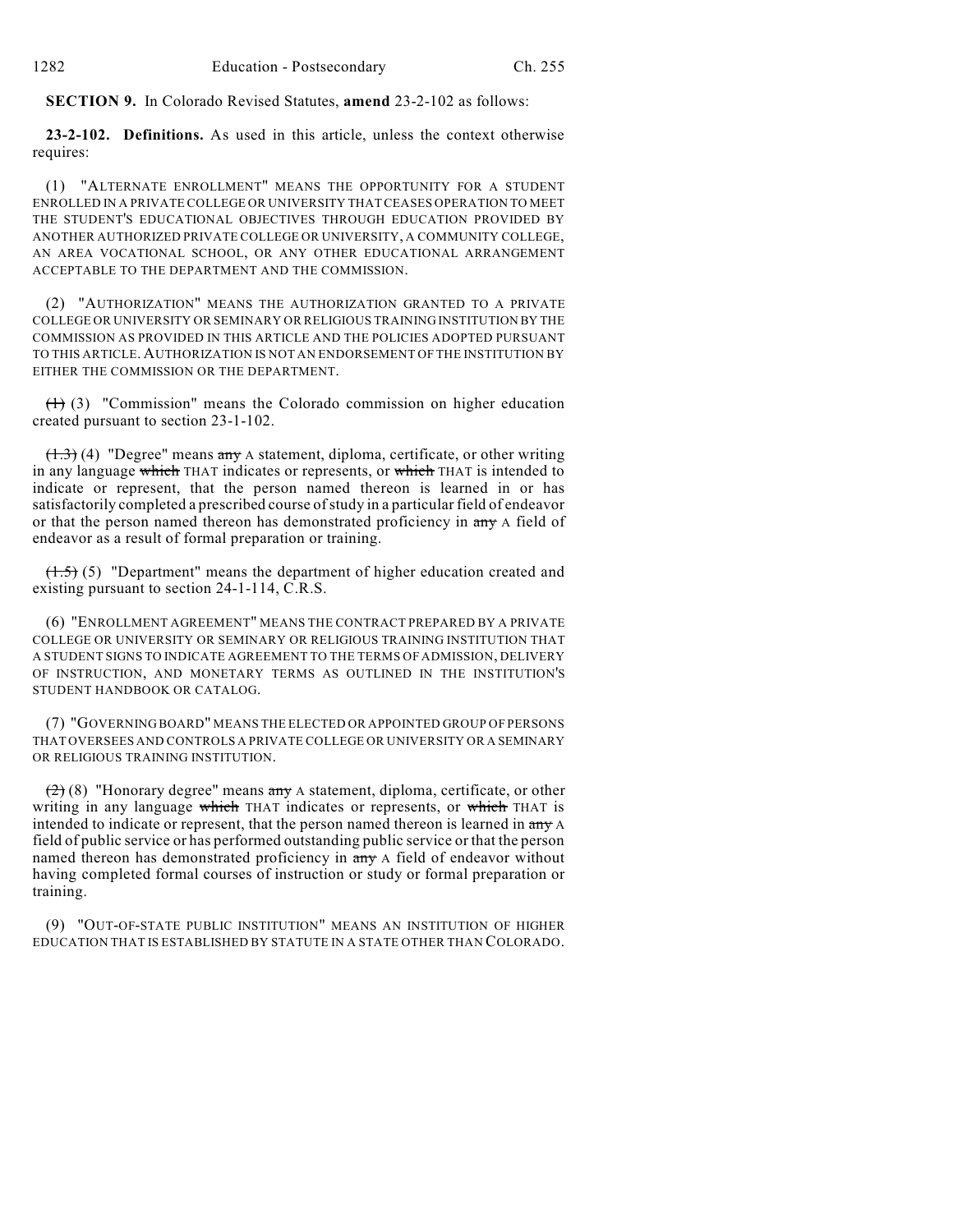(10) "OWNER" MEANS:

(a) AN INDIVIDUAL, IF A PRIVATE FOR-PROFIT COLLEGE OR UNIVERSITY IS STRUCTURED AS A SOLE PROPRIETORSHIP;

(b) PARTNERS, IF A PRIVATE FOR-PROFIT COLLEGE OR UNIVERSITY IS STRUCTURED AS A PARTNERSHIP;

(c) MEMBERS IN A LIMITED LIABILITY COMPANY, IF A PRIVATE FOR-PROFIT COLLEGE OR UNIVERSITY IS STRUCTURED AS A LIMITED LIABILITY COMPANY; OR

(d) SHAREHOLDERS IN A CORPORATION THAT HOLD A CONTROLLING INTEREST, IF A PRIVATE FOR-PROFIT COLLEGE OR UNIVERSITY IS STRUCTURED AS A CORPORATION.

 $(3)$  (11) "Private college or university" means a postsecondary educational institution doing business or maintaining a place of business in the state of Colorado, which offers courses of instruction or study wherein credits may be earned and applied toward a degree in a field of endeavor INSTITUTION ENROLLS THE MAJORITY OF ITS STUDENTS IN A BACCALAUREATE OR POSTGRADUATE DEGREE PROGRAM.

(12) "PRIVATE NONPROFIT COLLEGE OR UNIVERSITY" MEANS A PRIVATE COLLEGE OR UNIVERSITY THAT MAINTAINS TAX-EXEMPT STATUS PURSUANT TO 26 U.S.C. SEC. 501 (c) (3).

 $(3.5)$  (13) "Private occupational school" means an institution authorized by the private occupational school division to confer associate degrees, under the provisions of article 59 of title 12, C.R.S.

(4)(14) "Seminary" or "bible college" "RELIGIOUS TRAINING INSTITUTION" means a bona fide religious postsecondary educational institution doing business THAT IS OPERATING or maintaining a place of business in the state of Colorado, and that is exempt from property taxation under the laws of this state, and that offers bachelor's, master's BACCALAUREATE, MASTER'S, or doctoral degrees or diplomas.

 $(5)$  (15) "State college or university" means a postsecondary educational institution, including A community and OR junior colleges COLLEGE, established and existing pursuant to law as an agency of the state of Colorado and supported wholly or in part by tax revenues.

**SECTION 10.** In Colorado Revised Statutes, **add** 23-2-102.5 as follows:

**23-2-102.5. Applicability of article.** (1) (a) A PRIVATE COLLEGE OR UNIVERSITY THAT ENROLLS A MAJORITY OF ITS STUDENTS AT THE CERTIFICATE OR ASSOCIATE LEVEL IS REGULATED BY THE DIVISION OF PRIVATE OCCUPATIONAL SCHOOLS AND THE PRIVATE OCCUPATIONAL SCHOOL BOARD PURSUANT TO ARTICLE 59 OF TITLE 12, C.R.S., AND IS NOT SUBJECT TO THE PROVISIONS OF THIS ARTICLE.

(b) IF, AS A RESULT OF CHANGES IN STUDENT ENROLLMENT, A PRIVATE COLLEGE OR UNIVERSITY AT TIMES MEETS THE DEFINITION PROVIDED IN SECTION 23-2-102 (11) AND SHOULD THEREFORE BE REGULATED BY THE DEPARTMENT AND THE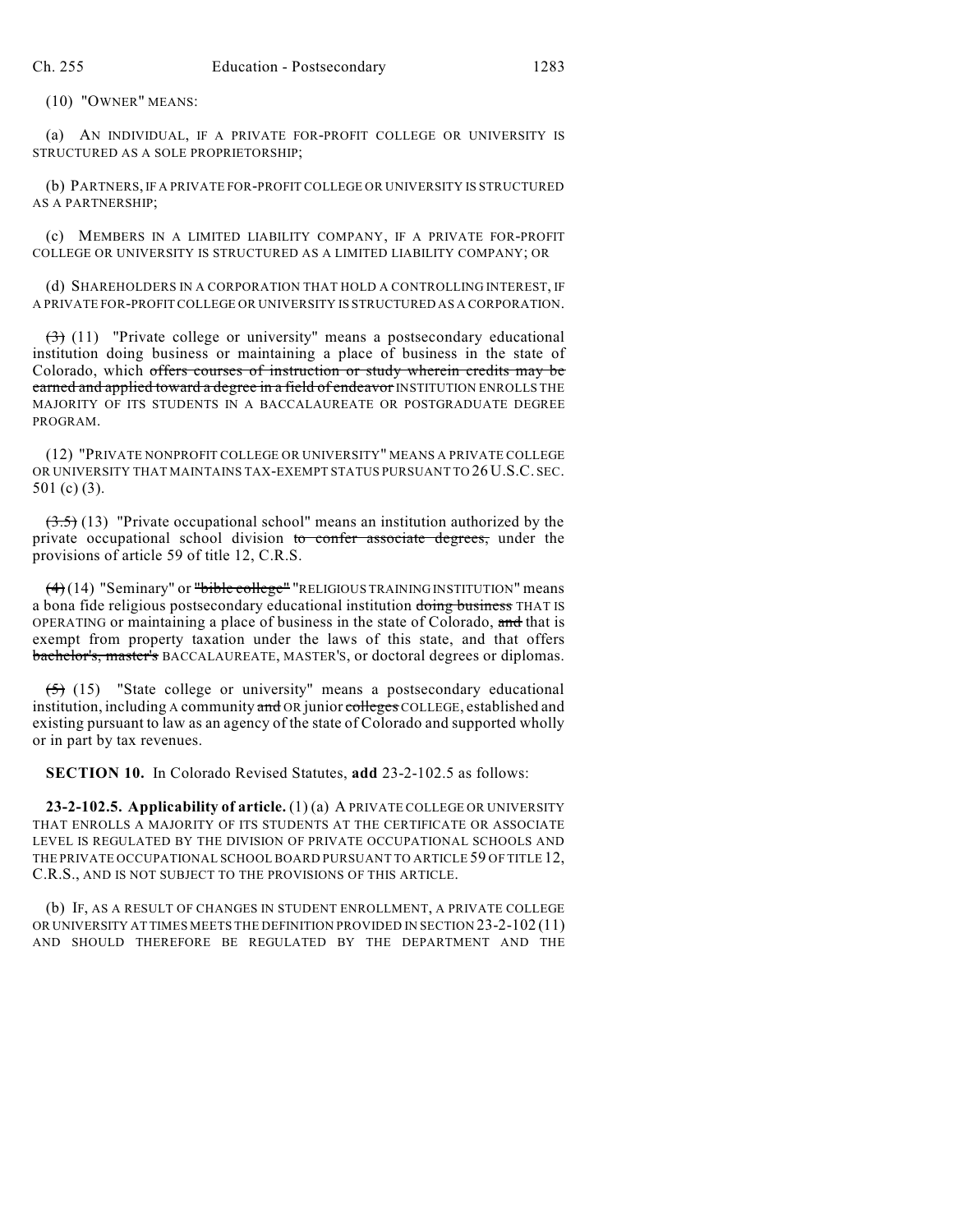COMMISSION, AND AT OTHER TIMES MEETS THE REQUIREMENTS OF PARAGRAPH (a) OF THIS SUBSECTION (1) AND SHOULD THEREFORE BE REGULATED BY THE DIVISION OF PRIVATE OCCUPATIONAL SCHOOLS AND THE PRIVATE OCCUPATIONAL SCHOOLS BOARD, THE PRIVATE COLLEGE OR UNIVERSITY IS SUBJECT TO REGULATION BY THE ENTITY THAT IS APPROPRIATE AS OF JULY 1, 2012, IF THE PRIVATE COLLEGE OR UNIVERSITY IS AUTHORIZED AS OF SAID DATE, OR AS OF THE DATE THE INSTITUTION APPLIES FOR AUTHORIZATION, AND THE INSTITUTION SHALL BE REGULATED BY THE SAME ENTITY FOR THE FOLLOWING THREE YEARS. THE DEPARTMENT SHALL REVIEW THE STATUS OF THE PRIVATE COLLEGE OR UNIVERSITY EVERY THREE YEARS AFTER JULY 1, 2012, OR EVERY THREE YEARS AFTER INITIAL AUTHORIZATION, WHICHEVER IS APPROPRIATE, TO DETERMINE WHETHER THE INSTITUTION SHOULD BE SUBJECT TO REGULATION BY THE DEPARTMENT AND THE COMMISSION OR BY THE DIVISION OF PRIVATE OCCUPATIONAL SCHOOLS AND THE PRIVATE OCCUPATIONAL SCHOOL BOARD.

(2) AN OUT-OF-STATE PUBLIC INSTITUTION MAY REQUEST AUTHORIZATION PURSUANT TO THE PROVISIONS OF THIS ARTICLE FROM THE DEPARTMENT AND THE COMMISSION. IN SEEKING AND MAINTAINING AUTHORIZATION PURSUANT TO THIS ARTICLE, AN OUT-OF-STATE PUBLIC INSTITUTION IS SUBJECT TO THE SAME CRITERIA AND REQUIREMENTS THAT APPLY TO A PRIVATE COLLEGE OR UNIVERSITY.

**SECTION 11.** In Colorado Revised Statutes, **amend** 23-2-103 as follows:

**23-2-103. Awarding degrees.** Notwithstanding the provisions of section 7-50-105, C.R.S., or any other law to the contrary,  $\pi\sigma$  A person, partnership, corporation, company, society, or association doing business in the state of Colorado shall NOT award, bestow, confer, give, grant, convey, or sell to any other person a degree or honorary degree upon which is inscribed, in any language, the word "associate", "bachelor", "baccalaureate", "master", or "doctor", or any abbreviation thereof, or offer courses of instruction or credits purporting to lead to any such degree, except UNLESS THE PERSON, PARTNERSHIP, CORPORATION, COMPANY, SOCIETY, OR ASSOCIATION IS a state college or university; a private college or university THAT IS AUTHORIZED PURSUANT TO THIS ARTICLE; a private occupational school; or a seminary or bible college and except RELIGIOUS TRAINING INSTITUTION THAT IS AUTHORIZED PURSUANT TO THIS ARTICLE; OR a school, college, or university which THAT offers courses of instruction or study in compliance with standards prescribed by articles 2, 4, 22, 25, 32, 33, 35, 36, 38, 40, 41, 43, and 64 of title 12, C.R.S.

**SECTION 12.** In Colorado Revised Statutes, **add** 23-2-103.1 as follows:

**23-2-103.1. Commission - department - duties - limitation - reciprocity.** (1) THE COMMISSION SHALL:

(a) ESTABLISH PROCEDURES FOR AUTHORIZING, REAUTHORIZING, AND REVOKING THE AUTHORIZATION OF PRIVATE COLLEGES AND UNIVERSITIES AND SEMINARIES AND RELIGIOUS TRAINING INSTITUTIONS IN ACCORDANCE WITH THE PROVISIONS OF THIS ARTICLE, INCLUDING BUT NOT LIMITED TO PROCEDURES BY WHICH AN INSTITUTION MAY APPLY FOR AUTHORIZATION OR REAUTHORIZATION AND THE PROCEDURES THE DEPARTMENT SHALL FOLLOW IN REVIEWING APPLICATIONS AND MAKING RECOMMENDATIONS TO THE COMMISSION;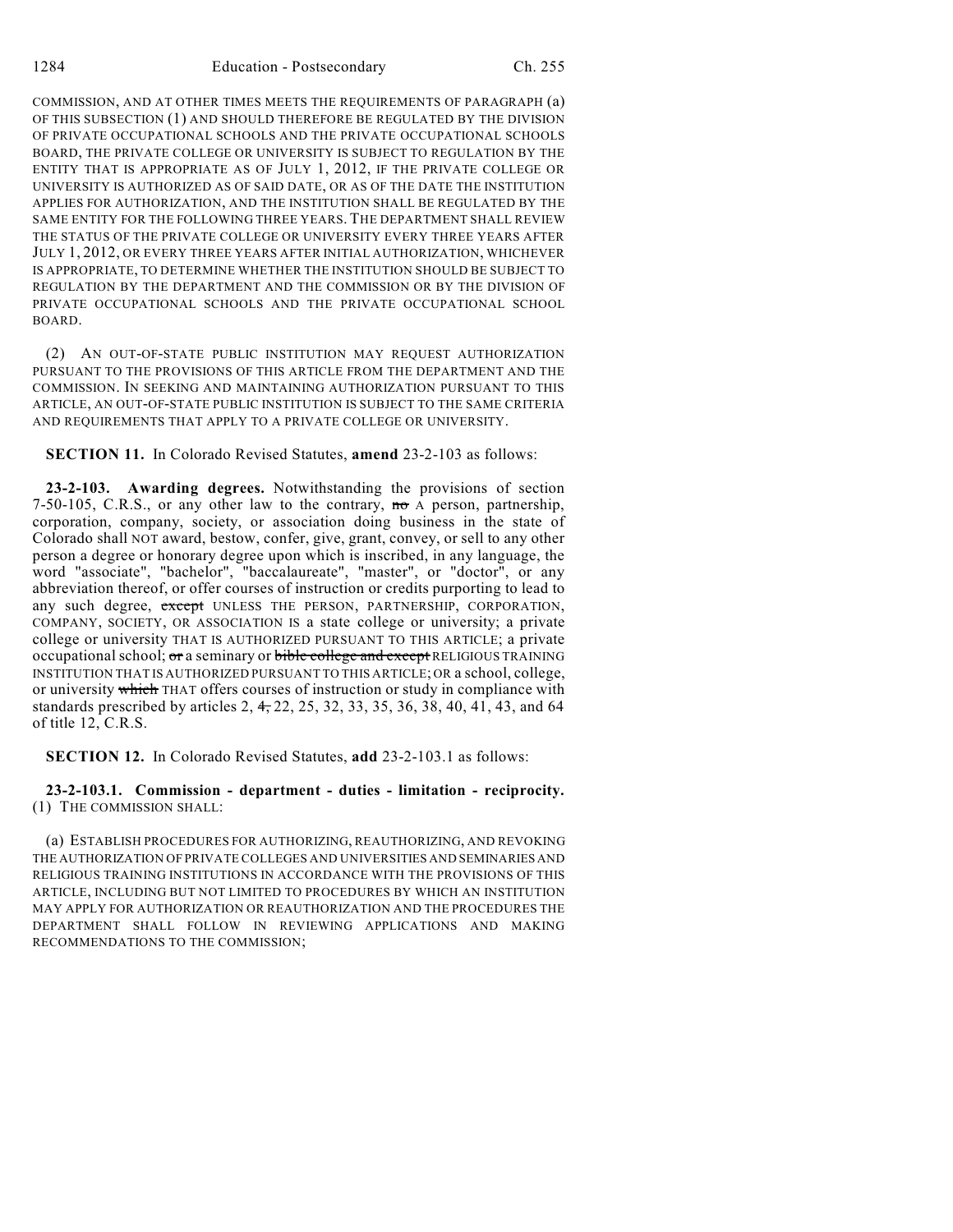(b) GRANT OR DENY AUTHORIZATIONS, RENEW AUTHORIZATIONS, AND REVOKE AUTHORIZATIONS PURSUANT TO SECTIONS 23-2-103.3 AND 23-2-103.4;

(c) ESTABLISH THE TYPES AND AMOUNTS OF FEES THAT A PRIVATE COLLEGE OR UNIVERSITY OR SEMINARY OR RELIGIOUS TRAINING INSTITUTION SHALL PAY AS REQUIRED IN SECTION 23-2-104.5; AND

(d) ESTABLISH POLICIES TO REQUIRE PRIVATE COLLEGES AND UNIVERSITIES AND SEMINARIES AND RELIGIOUS TRAINING INSTITUTIONS TO SUBMIT TO THE DEPARTMENT, UPON REQUEST, DATA THAT IS DIRECTLY RELATED TO STUDENT ENROLLMENT AND DEGREE COMPLETION AND, IF APPLICABLE, STUDENT FINANCIAL AID AND EDUCATOR PREPARATION PROGRAMS AS DESCRIBED IN SECTION 23-1-121. THE DIRECTOR OF THE COMMISSION AND AN EMPLOYEE OF THE DEPARTMENT OF HIGHER EDUCATION SHALL NOT DIVULGE OR MAKE KNOWN IN ANY WAY DATA FOR INDIVIDUAL STUDENTS OR PERSONNEL, EXCEPT IN ACCORDANCE WITH JUDICIAL ORDER OR AS OTHERWISE PROVIDED BY LAW. A PERSON WHO VIOLATES THIS PARAGRAPH (d) COMMITS A CLASS 1 MISDEMEANOR AND SHALL BE PUNISHED AS PROVIDED IN SECTION 18-1.3-501, C.R.S., AND SHALL BE REMOVED OR DISMISSED FROM PUBLIC SERVICE ON THE GROUNDS OF MALFEASANCE IN OFFICE.

(2) THE DEPARTMENT SHALL ADMINISTER THE PROVISIONS OF THIS ARTICLE IN ACCORDANCE WITH THE PROVISIONS OF THIS ARTICLE AND THE POLICIES, GUIDELINES, AND PROCEDURES ADOPTED BY THE COMMISSION FOR THE ADMINISTRATION OF THIS ARTICLE.TO ADMINISTER THIS ARTICLE, THE DEPARTMENT SHALL HAVE, BUT NEED NOT BE LIMITED TO, THE FOLLOWING DUTIES:

(a) RECOMMENDING THAT THE COMMISSION GRANT, DENY, REVOKE, OR RENEW AN AUTHORIZATION TO OPERATE A PRIVATE COLLEGE OR UNIVERSITY OR SEMINARY OR RELIGIOUS TRAINING INSTITUTION;

(b) MAINTAINING A LIST OF THE PRIVATE COLLEGES AND UNIVERSITIES AND SEMINARIES AND RELIGIOUS TRAINING INSTITUTIONS THAT HAVE AUTHORIZATIONS ON FILE WITH THE DEPARTMENT; AND

(c) ESTABLISHING AND MAINTAINING A PROCESS IN ACCORDANCE WITH SECTION 23-2-104 FOR REVIEWING AND APPROPRIATELY ACTING ON A COMPLAINT CONCERNING A PRIVATE COLLEGE OR UNIVERSITY OR SEMINARY OR RELIGIOUS TRAINING INSTITUTION OPERATING IN THIS STATE, INCLUDING ENFORCING APPLICABLE STATE LAWS IF THE COMPLAINT IS BASED ON A CLAIM OF DECEPTIVE TRADE PRACTICE.

(3) THE COMMISSION AND THE DEPARTMENT ARE NOT AUTHORIZED TO REGULATE THE OPERATIONS OF, INCLUDING BUT NOT LIMITED TO THE CONTENT OF COURSES PROVIDED BY, A PRIVATE COLLEGE OR UNIVERSITY OR SEMINARY OR RELIGIOUS TRAINING INSTITUTION EXCEPT TO THE EXTENT EXPRESSLY SET FORTH IN THIS ARTICLE.

(4) THE COMMISSION MAY NEGOTIATE AND ENTER INTO INTERSTATE RECIPROCITY AGREEMENTS WITH OTHER STATES IF, IN THE JUDGMENT OF THE COMMISSION, THE AGREEMENTS DO NOT OBLIGATE A PRIVATE COLLEGE OR UNIVERSITY OR SEMINARY OR RELIGIOUS TRAINING INSTITUTION TO COMPLY WITH STANDARDS OR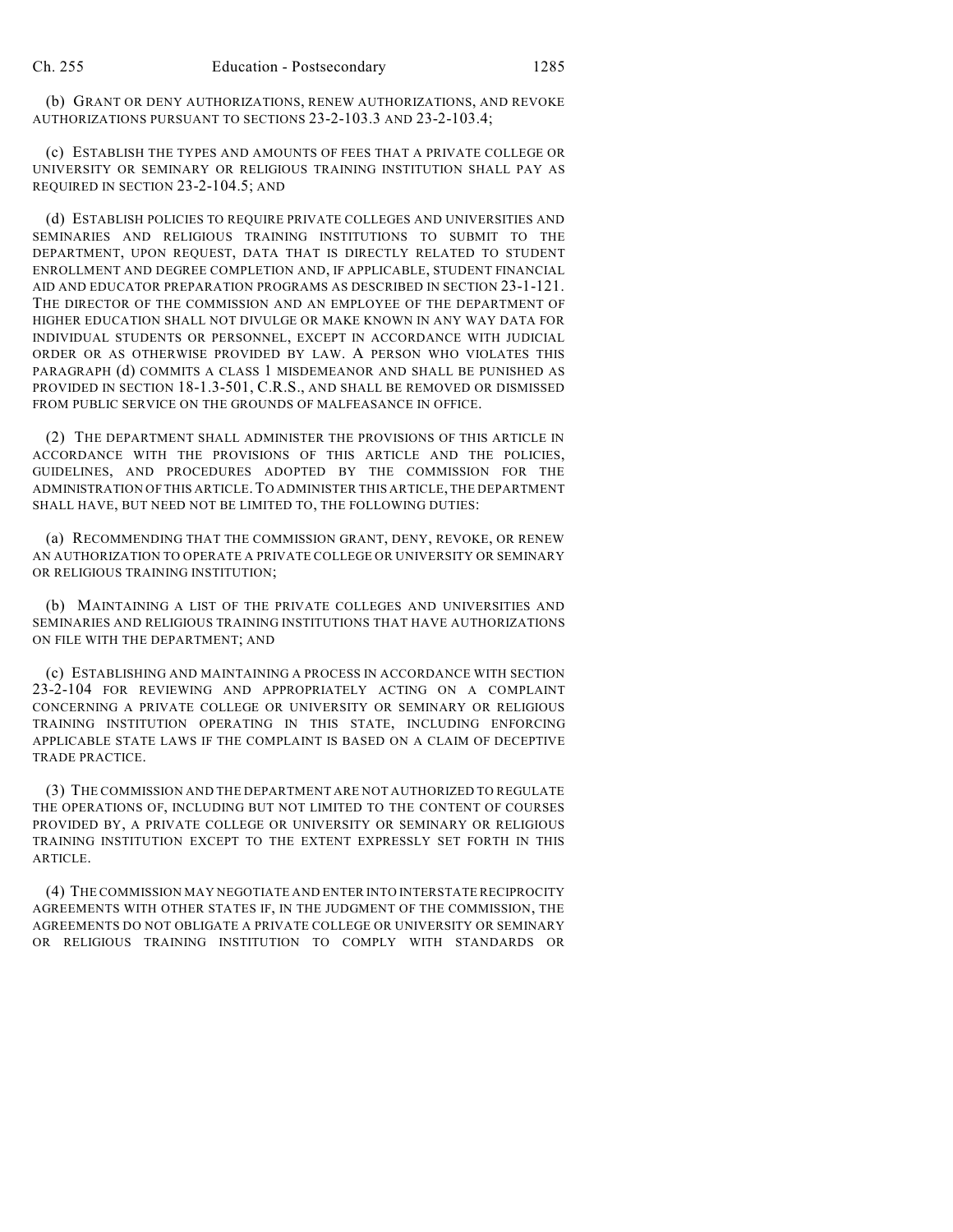REQUIREMENTS THAT EXCEED THE STANDARDS AND REQUIREMENTS SPECIFIED IN THIS ARTICLE AND THE AGREEMENTS WILL ASSIST IN ACCOMPLISHING THE PURPOSES OF THIS ARTICLE.

**SECTION 13.** In Colorado Revised Statutes, **amend** 23-2-103.3 as follows:

**23-2-103.3. Authorization to operate in Colorado - renewal.** (1) (a) To do business OPERATE in Colorado, a private college or university shall apply for and receive authorization from the department COMMISSION. A PRIVATE COLLEGE OR UNIVERSITY SHALL OBTAIN A SEPARATE AUTHORIZATION FOR EACH CAMPUS, BRANCH, OR SITE THAT IS SEPARATELY ACCREDITED. A PRIVATE, NONPROFIT COLLEGE OR UNIVERSITY SHALL SUBMIT WITH ITS APPLICATION VERIFICATION OF NONPROFIT STATUS, INCLUDING A COPY OF THE INSTITUTION'S TAX-EXEMPT CERTIFICATE ISSUED BY THE COLORADO DEPARTMENT OF REVENUE.

(b) After receiving an application, the department shall review the application to determine the compliance of a private college or university with the provisions of this article and other applicable law WHETHER THE PRIVATE COLLEGE OR UNIVERSITY IS INSTITUTIONALLY ACCREDITED BY A REGIONAL OR NATIONAL ACCREDITING BODY RECOGNIZED BY THE UNITED STATES DEPARTMENT OF EDUCATION. The department shall not recommend and the commission shall not approve an application from a private college or university that, in the preceding two years PRECEDING SUBMISSION OF THE APPLICATION, has had its accreditation suspended or withdrawn OR has been prohibited from doing business OPERATING in another state or THAT has substantially the same ownership OWNERS, GOVERNING BOARD, or principal officers as a private college or university that, IN THE TWO YEARS PRECEDING SUBMISSION OF THE APPLICATION, has had its accreditation suspended or withdrawn or that has been prohibited from doing business OPERATING in another state. An application shall include payment of the fee determined according to section 23-2-104.5.

(b) The provisions of paragraph (a) of this subsection (1) shall not apply to a private college or university that, as of May 29, 2008, was authorized to do business in Colorado and that awarded degrees.

(2) To do business OPERATE in Colorado, a private college or university is required to SHALL be INSTITUTIONALLY accredited on the basis of an on-site review in Colorado by a nationally recognized regional accrediting association, by an accrediting agency or association BY A REGIONAL OR NATIONAL ACCREDITING BODY recognized by the United States department of education; or by an accrediting agency determined by the commission to be in accordance with its educational purposes and programs; except that a private college or university may operate for an initial period without accreditation if the commission determines, in accordance with standards established by the commission, that the private college or university is likely to become accredited in a reasonable period of time or is making reasonable and timely progress toward accreditation IN ACCORDANCE WITH THE ACCREDITING BODY'S POLICIES.THE COMMISSION MAY GRANT A PROVISIONAL AUTHORIZATION TO A PRIVATE COLLEGE OR UNIVERSITY TO OPERATE FOR AN INITIAL PERIOD WITHOUT ACCREDITATION. THE PRIVATE COLLEGE OR UNIVERSITY SHALL ANNUALLY RENEW ITS PROVISIONAL AUTHORIZATION AND REPORT ANNUALLY TO THE COMMISSION CONCERNING THE INSTITUTION'S PROGRESS IN OBTAINING ACCREDITATION.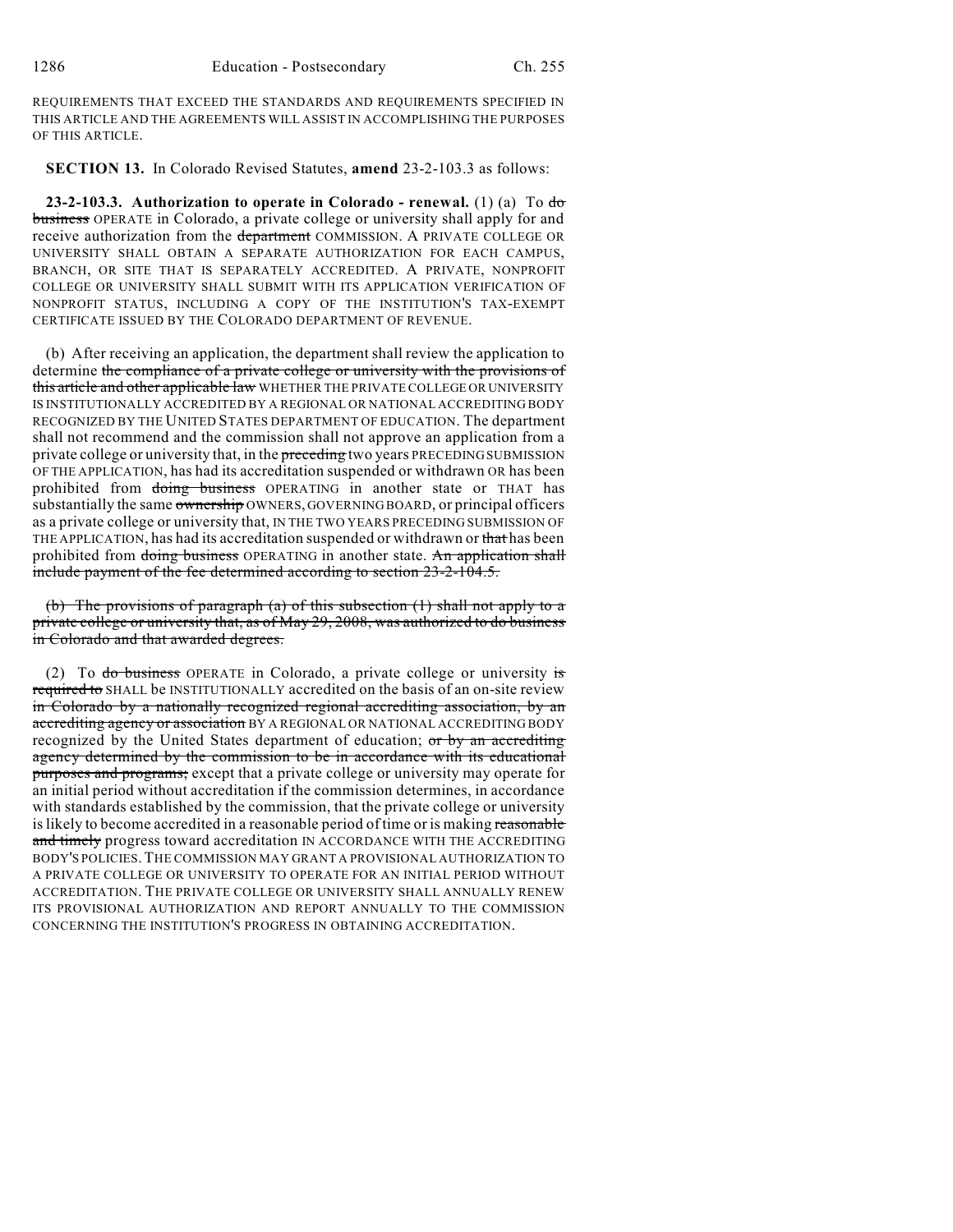(3) A private college or university shall immediately notify the department of any communication from its accrediting agency that indicates it may be at risk of losing accreditation, not being awarded accreditation, or being awarded a lesser accreditation status MATERIAL INFORMATION RELATED TO AN ACTION BY THE INSTITUTION'S ACCREDITING BODY CONCERNING THE INSTITUTION'S ACCREDITATION STATUS, INCLUDING BUT NOT LIMITED TO REAFFIRMATION OR LOSS OF ACCREDITATION, APPROVAL OF A REQUEST FOR CHANGE, A CAMPUS EVALUATION VISIT, A FOCUSED VISIT, OR APPROVAL OF ADDITIONAL LOCATIONS.IN ADDITION, THE INSTITUTION SHALL IMMEDIATELY NOTIFY THE DEPARTMENT IF THE INSTITUTION'S ACCREDITING BODY IS NO LONGER RECOGNIZED BY THE UNITED STATES DEPARTMENT OF EDUCATION.

(4) To do business OPERATE in Colorado, a bible college or seminary OR RELIGIOUS TRAINING INSTITUTION shall apply for and receive authorization from the department and establish that it qualifies as a bona fide religious institution and as an institution of postsecondary education, as defined by rules promulgated by the Colorado commission. on higher education. A bible college or seminary OR RELIGIOUS TRAINING INSTITUTION that meets the criteria and rules established by this subsection (4) shall be IS exempt from the provisions of subsections  $(1)$ ,  $(2)$ , and  $(3)$ of this section. An application from A bona fide religious institution and an institution of postsecondary education made THAT APPLIES FOR AUTHORIZATION pursuant to this subsection  $(4)$  shall not include a payment of PAY the fee determined ESTABLISHED according to section 23-2-104.5. The provisions of this subsection (4) shall not apply to a bible college or seminary that, as of May 29, 2008, was authorized to do business in Colorado and that awarded degrees.

 $(5)$  (a) The commission may order the department, for cause, to review a private college or university, bible college, or seminary to determine whether to revoke the private college's or university's, bible college's, or seminary's authorization or to place it on probationary status. A review conducted pursuant to this subsection (5) shall ensure that the private college or university or bible college or seminary meets the requirements adopted pursuant to this article. A PRIVATE COLLEGE OR UNIVERSITY THAT HAS AUTHORIZATION FROM THE COMMISSION PURSUANT TO THIS SECTION AND MAINTAINS ITS ACCREDITATION SHALL APPLY TO THE DEPARTMENT FOR REAUTHORIZATION IN ACCORDANCE WITH THE SCHEDULE FOR REACCREDITATION BY ITS ACCREDITING BODY OR EVERY THREE YEARS, WHICHEVER IS LONGER. A SEMINARY OR RELIGIOUS TRAINING INSTITUTION SHALL APPLY FOR REAUTHORIZATION EVERY THREE YEARS. A PRIVATE COLLEGE OR UNIVERSITY OR SEMINARY OR RELIGIOUS TRAINING INSTITUTION THAT SEEKS REAUTHORIZATION SHALL SUBMIT AN APPLICATION IN ACCORDANCE WITH THE PROCEDURES AND POLICIES ADOPTED BY THE COMMISSION AND SHALL PAY THE REAUTHORIZATION FEE ESTABLISHED BY THE COMMISSION PURSUANT TO SECTION 23-2-104.5.

(b) The commission may revoke the private college's or university's authorization if it finds that the private college or university is no longer accredited. The commission may place the private college or university on probationary status if the commission finds the private college or university has been placed on probation or the equivalent by an accrediting agency.

(c) The commission may revoke the bible college's or seminary's authorization or place it on probationary status only if it finds that the bible college or seminary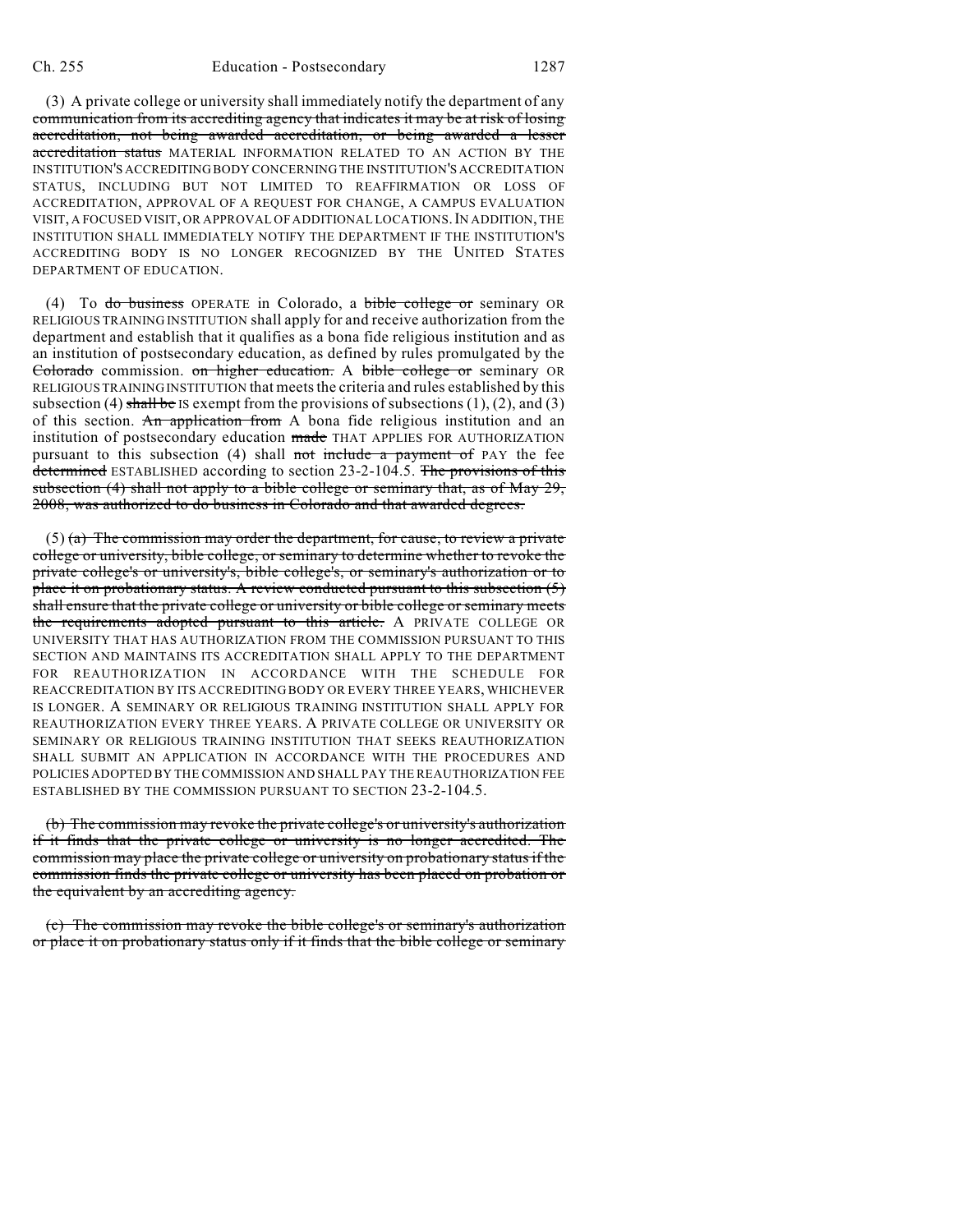no longer meets the definition of bible college or seminary as defined under section 23-2-102 or no longer meets the requirements adopted pursuant to this article.

(6) Nothing in this section shall preclude a seminary or bible college RELIGIOUS TRAINING INSTITUTION from seeking accreditation.

(7) (a) BY JANUARY 1, 2013, THE COMMISSION SHALL ADOPT PROCEDURES BY WHICH A PRIVATE COLLEGE OR UNIVERSITY OR SEMINARY OR RELIGIOUS TRAINING INSTITUTION MAY RENEW ITS AUTHORIZATION TO OPERATE IN COLORADO.TO RENEW ITS AUTHORIZATION TO OPERATE IN COLORADO, A PRIVATE COLLEGE OR UNIVERSITY OR SEMINARY OR RELIGIOUS TRAINING INSTITUTION SHALL DEMONSTRATE THAT IT CONTINUES TO MEET THE MINIMUM OPERATING STANDARDS SPECIFIED IN THIS SECTION AND SECTION 23-2-103.8, IF APPLICABLE.

(b) (I) A PRIVATE COLLEGE OR UNIVERSITY THAT HAS HAD ITS ACCREDITATION REAFFIRMED WITHOUT SANCTION IS IN COMPLIANCE WITH SECTION 23-2-103.8, AND IS NOT SUBJECT TO INVESTIGATION PURSUANT TO SECTION 23-2-103.4 IS PRESUMED QUALIFIED FOR RENEWAL OF AUTHORIZATION, AND THE DEPARTMENT SHALL RECOMMEND RENEWAL FOR A PERIOD OF THREE YEARS OR THE LENGTH OF THE INSTITUTION'S ACCREDITATION, IF APPLICABLE, WHICHEVER IS LONGER.

(II) A SEMINARY OR RELIGIOUS TRAINING INSTITUTION THAT CONTINUES TO MEET THE MINIMUM OPERATING STANDARDS SPECIFIED IN THIS SECTION IS PRESUMED QUALIFIED FOR RENEWAL OF AUTHORIZATION, AND THE DEPARTMENT SHALL RECOMMEND THAT THE COMMISSION RENEW THE INSTITUTION'S AUTHORIZATION FOR THREE ADDITIONAL YEARS.

(c) IF A PRIVATE COLLEGE OR UNIVERSITY OR SEMINARY OR RELIGIOUS TRAINING INSTITUTION CANNOT DEMONSTRATE THAT IT MEETS THE MINIMUM OPERATING STANDARDS SPECIFIED IN THIS SECTION OR SECTION 23-2-103.8, IF APPLICABLE, THE DEPARTMENT SHALL RECOMMEND THAT THE COMMISSION DENY THE INSTITUTION'S APPLICATION FOR RENEWAL OF THE AUTHORIZATION. IF, WITHIN SIX MONTHS AFTER RECEIVING THE NOTICE OF DENIAL OF THE APPLICATION FOR RENEWAL, THE INSTITUTION CORRECTS THE ACTION OR CONDITION THAT RESULTED IN DENIAL OF THE APPLICATION FOR RENEWAL, THE INSTITUTION MAY REAPPLY FOR RENEWAL OF THE AUTHORIZATION. IF THE INSTITUTION DOES NOT CORRECT THE ACTION OR CONDITION WITHIN THE SIX-MONTH PERIOD,IT MAY SUBMIT A NEW APPLICATION FOR AUTHORIZATION AFTER CORRECTING THE ACTION OR CONDITION.

(d) IF A PRIVATE COLLEGE OR UNIVERSITY IS UNDER A SANCTION FROM ITS ACCREDITING BODY AT THE TIME IT FILES AN APPLICATION FOR RENEWAL OF AUTHORIZATION TO OPERATE IN COLORADO, THE DEPARTMENT MAY RECOMMEND THAT THE COMMISSION RENEW THE INSTITUTION'S AUTHORIZATION OR THAT THE COMMISSION GRANT A PROBATIONARY RENEWAL OF THE INSTITUTION'S AUTHORIZATION. IF AN INSTITUTION RECEIVES A PROBATIONARY RENEWAL OF ITS AUTHORIZATION, THE INSTITUTION SHALL REAPPLY FOR RENEWAL OF ITS AUTHORIZATION ANNUALLY UNTIL THE ACCREDITING BODY LIFTS THE SANCTION, AND THE INSTITUTION SHALL ANNUALLY REPORT TO THE COMMISSION CONCERNING THE INSTITUTION'S PROGRESS IN REMOVING THE SANCTION.

(e) IF THE DEPARTMENT RECOMMENDS THAT THE COMMISSION GRANT A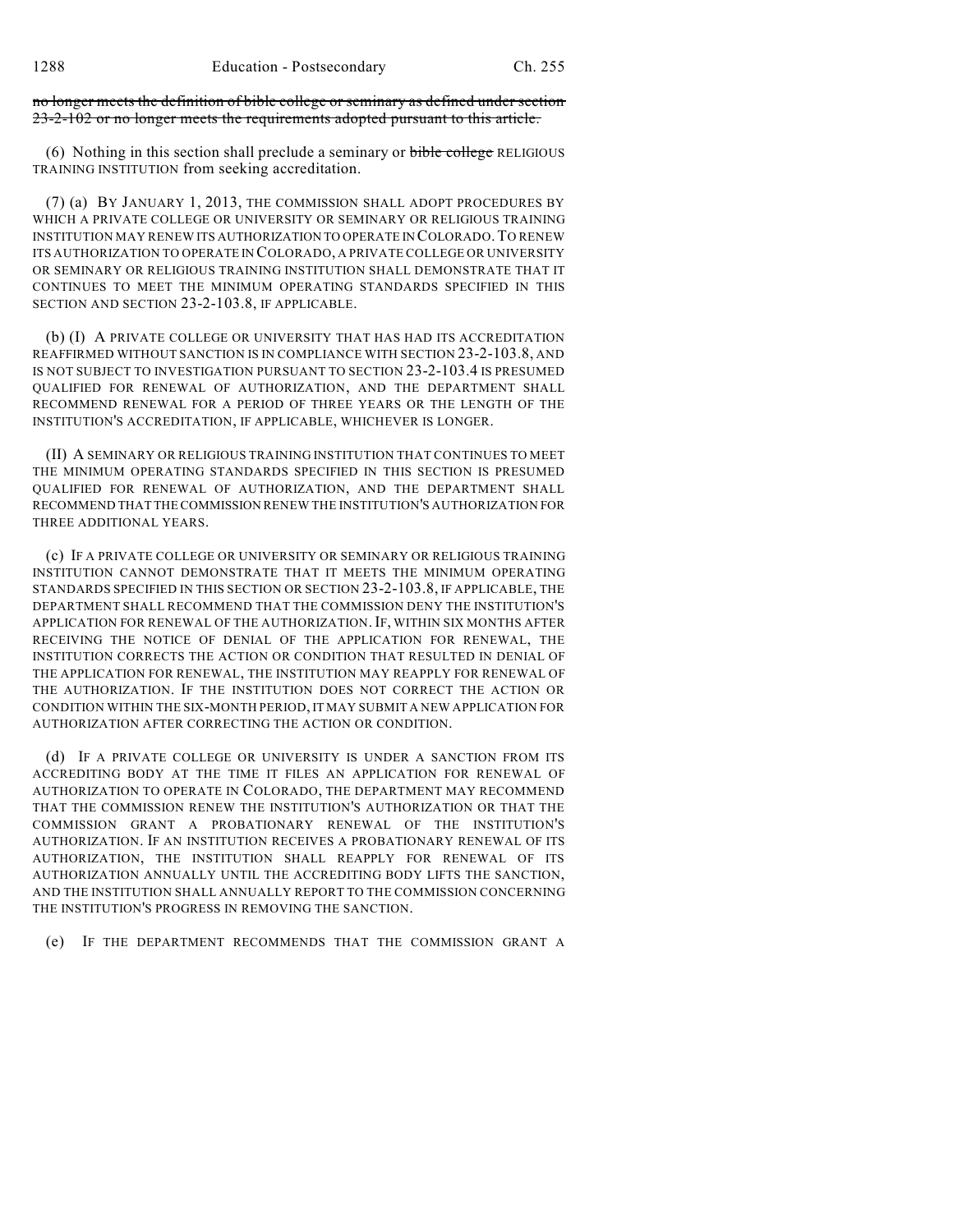PROBATIONARY RENEWAL OF AUTHORIZATION OR DENY AN APPLICATION FOR RENEWAL OF AUTHORIZATION, THE COMMISSION SHALL NOTIFY THE PRIVATE COLLEGE OR UNIVERSITY OR SEMINARY OR RELIGIOUS TRAINING INSTITUTION CONCERNING THE RECOMMENDATION, AND THE DEPARTMENT AND THE COMMISSION SHALL PROCEED IN ACCORDANCE WITH THE PROVISIONS OF THE "STATE ADMINISTRATIVE PROCEDURE ACT", ARTICLE 4 OF TITLE 24, C.R.S.

## **SECTION 14.** In Colorado Revised Statutes, **add** 23-2-103.4 as follows:

**23-2-103.4. Authorization - revocation - probationary status.** (1) (a) IF THE COMMISSION HAS REASON TO BELIEVE THAT A PRIVATE COLLEGE OR UNIVERSITY OR SEMINARY OR RELIGIOUS TRAINING INSTITUTION MEETS ONE OR MORE OF THE GROUNDS SPECIFIED IN SUBSECTION (2) OR (3) OF THIS SECTION FOR REVOCATION OF AUTHORIZATION OR FOR PLACING AN INSTITUTION ON PROBATIONARY STATUS, THE COMMISSION MAY ORDER THE DEPARTMENT TO INVESTIGATE THE PRIVATE COLLEGE OR UNIVERSITY OR SEMINARY OR RELIGIOUS TRAINING INSTITUTION AND MAKE A RECOMMENDATION CONCERNING WHETHER TO REVOKE THE INSTITUTION'S AUTHORIZATION OR TO PLACE THE INSTITUTION ON PROBATIONARY STATUS.

(b) TO ASSIST THE DEPARTMENT IN CONDUCTING AN INVESTIGATION PURSUANT TO THIS SUBSECTION (1), THE COMMISSION MAY SUBPOENA ANY PERSONS, BOOKS, RECORDS, OR DOCUMENTS PERTAINING TO THE INVESTIGATION, REQUIRE ANSWERS IN WRITING, UNDER OATH, TO QUESTIONS THE COMMISSION OR THE DEPARTMENT MAY ASK, AND ADMINISTER AN OATH OR AFFIRMATION TO ANY PERSON IN CONNECTION WITH THE INVESTIGATION. IN CONDUCTING THE INVESTIGATION, THE DEPARTMENT MAY PHYSICALLY INSPECT AN INSTITUTION'S FACILITIES AND RECORDS. A SUBPOENA ISSUED BY THE COMMISSION PURSUANT TO THIS PARAGRAPH (b) IS ENFORCEABLE BY ANY COURT OF RECORD IN THIS STATE.

(c) BASED ON THE FINDINGS OF AN INVESTIGATION PURSUANT TO THIS SUBSECTION (1), THE DEPARTMENT SHALL RECOMMEND TO THE COMMISSION THAT THE COMMISSION SHOULD OR SHOULD NOT REVOKE THE INSTITUTION'S AUTHORIZATION OR PLACE THE INSTITUTION ON PROBATIONARY STATUS. IF THE DEPARTMENT RECOMMENDS REVOCATION OR PROBATIONARY STATUS, IT SHALL IDENTIFY THE APPLICABLE GROUNDS FOR REVOCATION OR PROBATIONARY STATUS SPECIFIED IN SUBSECTION (2) OR (3) OF THIS SECTION, AND THE DEPARTMENT AND THE COMMISSION SHALL PROCEED IN ACCORDANCE WITH THE PROVISIONS OF THE "STATE ADMINISTRATIVE PROCEDURE ACT", ARTICLE 4 OF TITLE 24, C.R.S.

(2) WITH REGARD TO THE AUTHORIZATION OF A PRIVATE COLLEGE OR UNIVERSITY, THE COMMISSION MAY:

(a) REVOKE THE PRIVATE COLLEGE'S OR UNIVERSITY'S AUTHORIZATION OR PLACE THE INSTITUTION ON PROBATIONARY STATUS IF THE PRIVATE COLLEGE OR UNIVERSITY:

(I) FAILS TO MEET ANY OF THE MINIMUM STANDARDS SET FORTH IN THIS ARTICLE OR IN THE COMMISSION'S POLICIES OR RULES ADOPTED TO IMPLEMENT THIS ARTICLE;

(II) FAILS TO SUBSTANTIALLY COMPLY WITH THE APPLICABLE LAWS OR RULES ADOPTED OR IMPLEMENTED BY OTHER STATE-LEVEL BOARDS OR AGENCIES THAT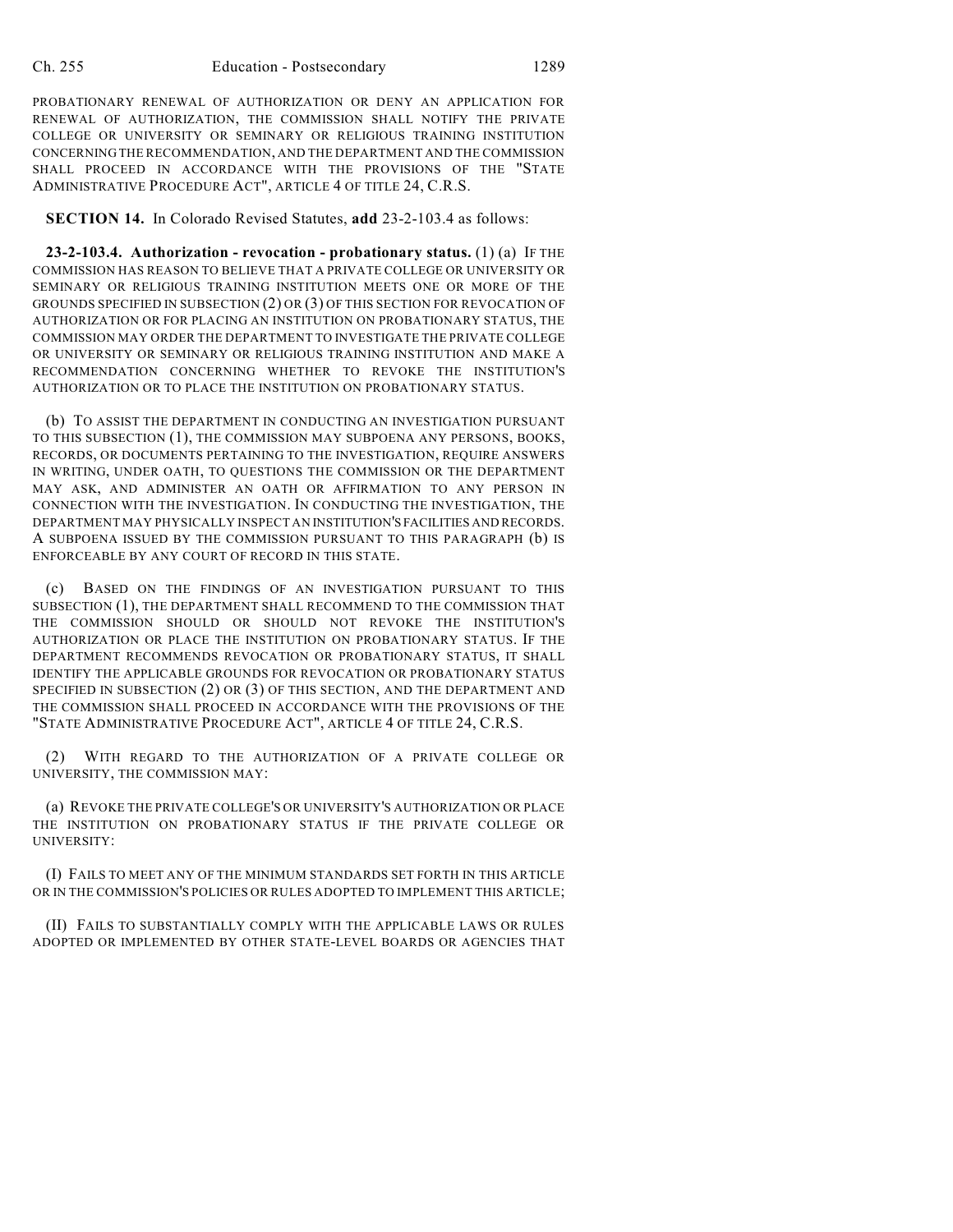HAVE JURISDICTION OVER THE INSTITUTION; OR

(III) VIOLATES THE FEDERAL CRIMINAL LAWS OR THE CRIMINAL LAWS OF THIS STATE OR ANY OTHER STATE IN WHICH THE INSTITUTION OPERATES;

(b) REVOKE THE PRIVATE COLLEGE'S OR UNIVERSITY'S AUTHORIZATION IF THE INSTITUTION LOSES ITS ACCREDITATION;

(c) PLACE THE PRIVATE COLLEGE OR UNIVERSITY ON PROBATIONARY STATUS IF THE INSTITUTION'S ACCREDITING BODY PLACES THE INSTITUTION ON PROBATION OR THE EQUIVALENT; OR

(d) REVOKE THE PRIVATE COLLEGE'S OR UNIVERSITY'S AUTHORIZATION OR PLACE THE PRIVATE COLLEGE OR UNIVERSITY ON PROBATIONARY STATUS IF THE UNITED STATES DEPARTMENT OF EDUCATION CEASES TO RECOGNIZE THE INSTITUTION'S ACCREDITING BODY.

(3) THE COMMISSION MAY REVOKE A SEMINARY'S OR RELIGIOUS TRAINING INSTITUTION'S AUTHORIZATION OR PLACE THE INSTITUTION ON PROBATIONARY STATUS IF THE SEMINARY OR RELIGIOUS TRAINING INSTITUTION:

(a) NO LONGER MEETS THE DEFINITION OF A SEMINARY OR RELIGIOUS TRAINING INSTITUTION SPECIFIED IN SECTION 23-2-102;

(b) FAILS TO MEET ANY OF THE OTHER MINIMUM STANDARDS SET FORTH IN THIS ARTICLE OR IN THE COMMISSION'S POLICIES OR RULES ADOPTED TO IMPLEMENT THIS ARTICLE; OR

(c) VIOLATES THE FEDERAL CRIMINAL LAWS OR THE CRIMINAL LAWS OF THIS STATE OR ANY OTHER STATE IN WHICH THE INSTITUTION OPERATES.

**SECTION 15.** In Colorado Revised Statutes, **repeal and reenact, with amendments,** 23-2-103.5 as follows:

**23-2-103.5. Deposit of records upon discontinuance.** (1) (a) IF A PRIVATE COLLEGE OR UNIVERSITY OR SEMINARY OR RELIGIOUS TRAININGINSTITUTION CEASES OPERATING WITHIN THIS STATE, THE OWNER OF THE INSTITUTION OR HIS OR HER DESIGNEE SHALL DEPOSIT WITH THE DEPARTMENT THE ORIGINAL OR LEGIBLE TRUE COPIES OF ALL EDUCATIONAL RECORDS OF THE INSTITUTION.

(b) IF THE COMMISSION DETERMINES THAT THE RECORDS OF A PRIVATE COLLEGE OR UNIVERSITY OR SEMINARY OR RELIGIOUS TRAINING INSTITUTION THAT CEASES OPERATING WITHIN THE STATE ARE IN DANGER OF BEING DESTROYED, SECRETED, MISLAID, OR OTHERWISE MADE UNAVAILABLE TO THE DEPARTMENT, THE COMMISSION MAY SEEK A COURT ORDER AUTHORIZING THE DEPARTMENT TO SEIZE AND TAKE POSSESSION OF THE RECORDS.

(c) THE DEPARTMENT OR THE ATTORNEY GENERAL MAY ENFORCE THE PROVISIONS OF THIS SUBSECTION (1) BY FILING A REQUEST FOR AN INJUNCTION WITH A COURT OF COMPETENT JURISDICTION.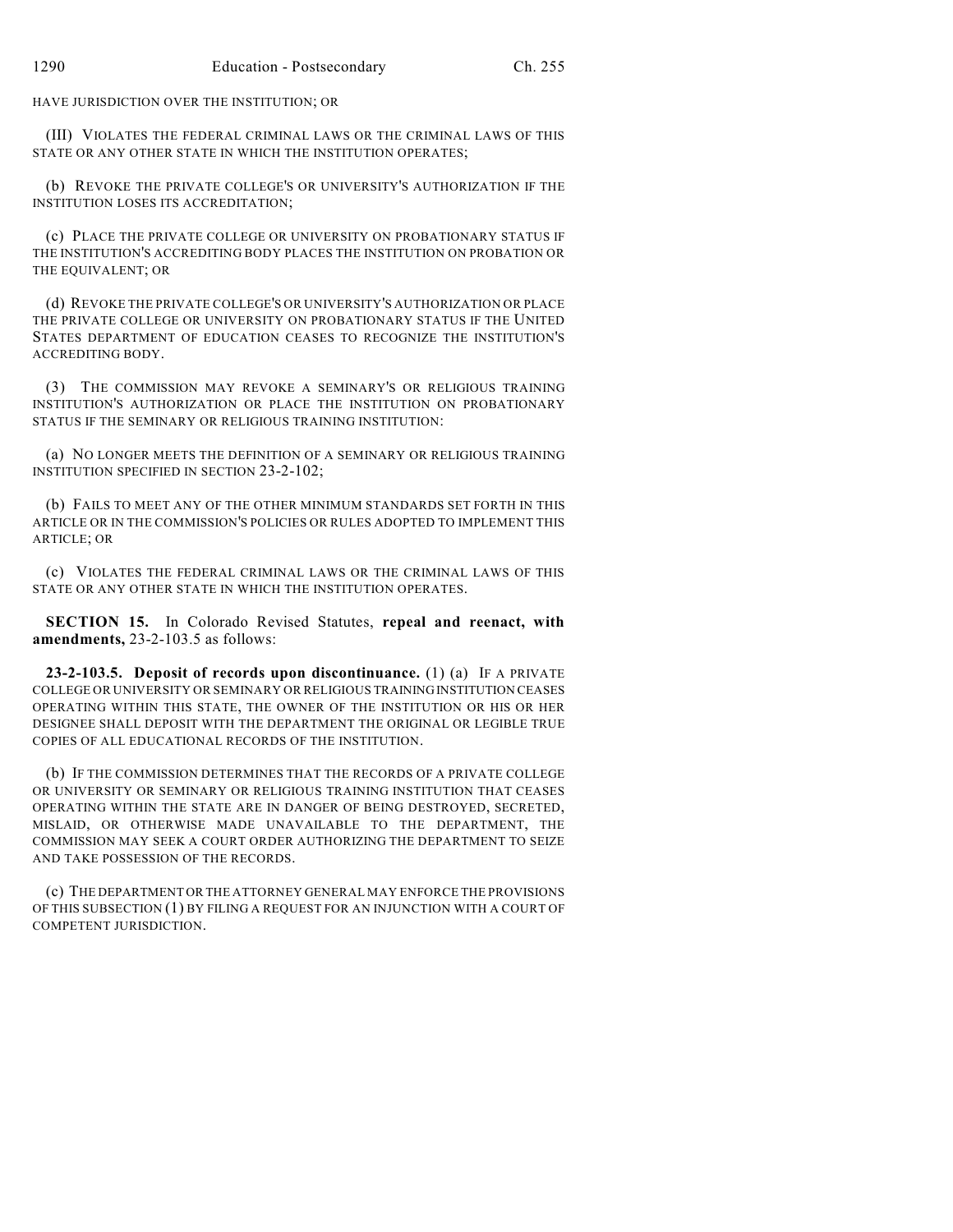(d) THE COMMISSION SHALL ADOPT POLICIES FOR THE IMPLEMENTATION OF THIS SUBSECTION (1).

(2) A PERSON MAY REQUEST, IN ACCORDANCE WITH THE PROVISIONS OF THE "COLORADO OPEN RECORDS ACT", PART 2 OF ARTICLE 72 OF TITLE 24, C.R.S., A COPY OF A RECORD HELD BY THE DEPARTMENT PURSUANT TO THIS SECTION.

(3) THE DEPARTMENT SHALL PERMANENTLY RETAIN ANY STUDENT TRANSCRIPTS RECEIVED PURSUANT TO THIS SECTION.THE DEPARTMENT SHALL RETAIN ANY OTHER RECORDS RECEIVED PURSUANT TO THIS SECTION FOR TEN YEARS FOLLOWING THE DATE ON WHICH IT RECEIVES OR OBTAINS THE RECORDS. AFTER THE REQUIRED RETENTION PERIOD, THE DEPARTMENT SHALL DISPOSE OF THE RECORDS IN A MANNER THAT WILL ADEQUATELY PROTECT THE PRIVACY OF PERSONAL INFORMATION INCLUDED IN THE RECORDS.

**SECTION 16.** In Colorado Revised Statutes, **add** 23-2-103.7 and 23-2-103.8 as follows:

**23-2-103.7. Authorized institutions - responsibilities.** (1) A PRIVATE COLLEGE OR UNIVERSITY OR SEMINARY OR RELIGIOUS TRAINING INSTITUTION THAT IS AUTHORIZED PURSUANT TO THIS ARTICLE:

(a) SHALL NOT MAKE OR CAUSE TO BE MADE ANY ORAL, WRITTEN, OR VISUAL STATEMENT OR REPRESENTATION THAT VIOLATES SECTION 23-2-104 (4);

(b) SHALL ANNUALLY PROVIDE TO THE DEPARTMENT A COPY OF THE INSTITUTION'S ENROLLMENT AGREEMENT IF THE INSTITUTION USES AN ENROLLMENT AGREEMENT;

(c) SHALL PROVIDE BONA FIDE INSTRUCTION, IN ACCORDANCE WITH THE STANDARDS AND CRITERIA SET BY THE INSTITUTION'S ACCREDITING BODY; AND

(d) IF THE OWNERSHIP OF THE INSTITUTION CHANGES, SHALL PROVIDE TO THE DEPARTMENT, WITHIN THIRTY DAYS AFTER THE CHANGE, ANY MATERIAL INFORMATION CONCERNING THE TRANSACTION THAT IS REQUESTED BY THE DEPARTMENT.

(2) IF A PRIVATE COLLEGE OR UNIVERSITY OR SEMINARY OR RELIGIOUS TRAINING INSTITUTION VIOLATES ANY OF THE REQUIREMENTS SPECIFIED IN SUBSECTION (1) OF THIS SECTION, THE DEPARTMENT MAY RECOMMEND TO THE COMMISSION THAT THE INSTITUTION'S AUTHORIZATION BE REVOKED OR PLACED ON PROBATIONARY STATUS.

**23-2-103.8. Financial integrity - surety.** (1) A PRIVATE COLLEGE OR UNIVERSITY IS EXEMPT FROM THE PROVISIONS OF THIS SECTION IF:

(a) THE PRIVATE COLLEGE OR UNIVERSITY IS A PARTY TO A PERFORMANCE CONTRACT WITH THE COMMISSION UNDER SECTION 23-5-129; OR

(b) THE PRIVATE COLLEGE OR UNIVERSITY:

(I) HAS BEEN ACCREDITED FOR AT LEAST TWENTY YEARS BY AN ACCREDITING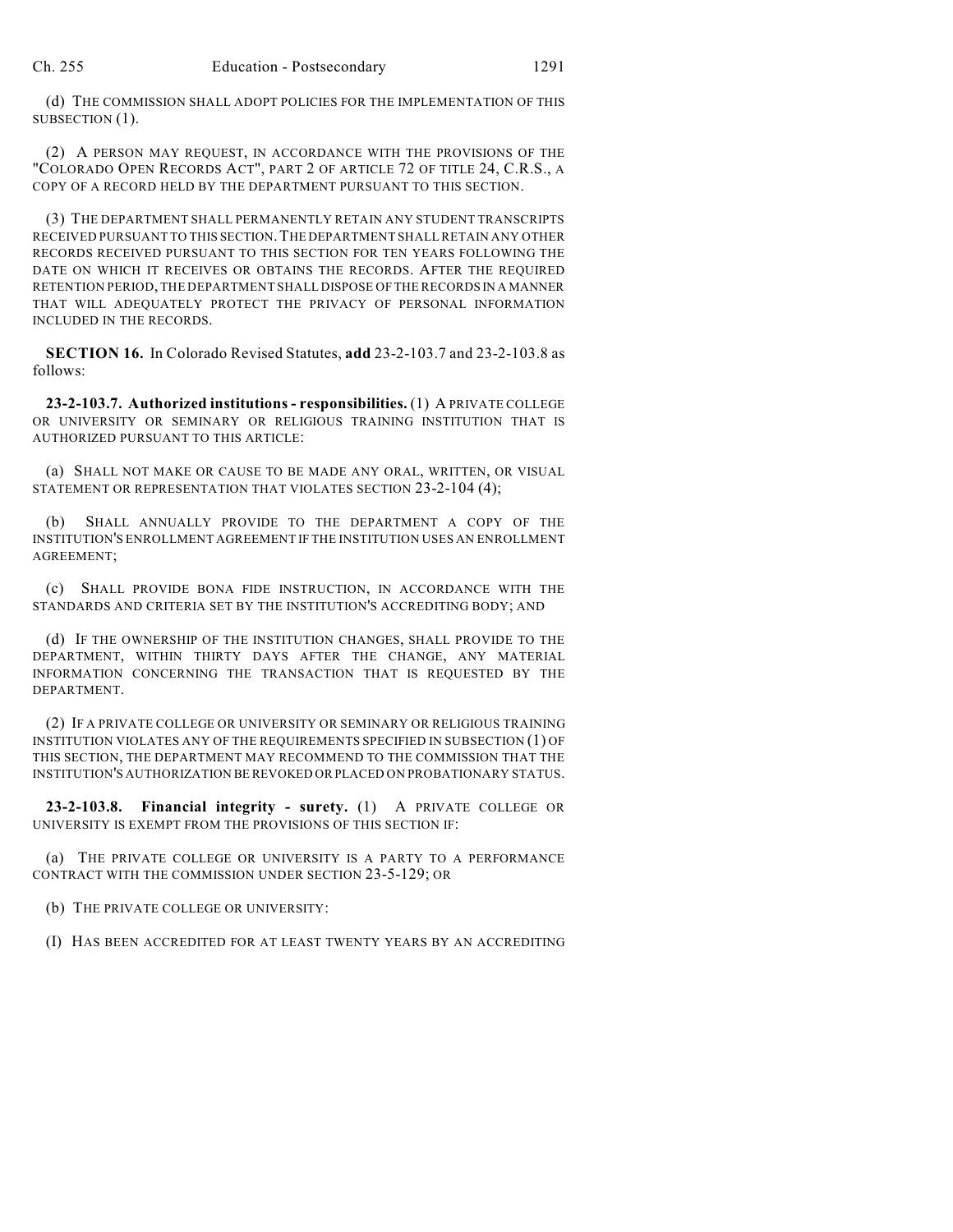AGENCY THAT IS RECOGNIZED BY THE UNITED STATES DEPARTMENT OF EDUCATION;

(II) HAS OPERATED CONTINUOUSLY IN THIS STATE FOR AT LEAST TWENTY YEARS; AND

(III) HAS NOT AT ANY TIME FILED FOR BANKRUPTCY PROTECTION PURSUANT TO TITLE 11 OF THE UNITED STATES CODE.

(2) (a) IF A PRIVATE COLLEGE OR UNIVERSITY IS NOT EXEMPT FROM THE REQUIREMENTS OF THIS SECTION PURSUANT TO SUBSECTION (1) OF THIS SECTION, THE COMMISSION SHALL DETERMINE THE FINANCIAL INTEGRITY OF THE PRIVATE COLLEGE OR UNIVERSITY BY CONFIRMING THAT THE INSTITUTION MEETS OR DOES NOT MEET THE CRITERIA SPECIFIED IN PARAGRAPH (b) OR (c) OF THIS SUBSECTION (2). THE PRIVATE COLLEGE OR UNIVERSITY SHALL PRESENT AS PART OF THE APPLICATION FOR AUTHORIZATION VERIFIABLE EVIDENCE THAT THE INSTITUTION MEETS THE CRITERIA SPECIFIED IN PARAGRAPH (b) OR (c) OF THIS SUBSECTION (2).

(b) (I) A PRIVATE COLLEGE OR UNIVERSITY MAY DEMONSTRATE FINANCIAL INTEGRITY BY MEETING THE FOLLOWING CRITERIA:

(A) THE INSTITUTION HAS BEEN ACCREDITED FOR AT LEAST TEN YEARS BY AN ACCREDITING AGENCY THAT IS RECOGNIZED BY THE UNITED STATES DEPARTMENT OF EDUCATION;

(B) THE INSTITUTION HAS OPERATED CONTINUOUSLY IN THIS STATE FOR AT LEAST TEN YEARS;

(C) DURING ITS EXISTENCE, THE INSTITUTION HAS NOT FILED FOR BANKRUPTCY PROTECTION PURSUANT TO TITLE 11 OF THE UNITED STATES CODE;

(D) THE INSTITUTION MAINTAINS A COMPOSITE SCORE OF AT LEAST 1.5 ON ITS EQUITY, PRIMARY RESERVE, AND NET INCOME RATIOS, AS REQUIRED IN 34 CFR 668.172; AND

(E) THE INSTITUTION MEETS OR EXCEEDS THE PRO RATA REFUND POLICIES REQUIRED BY THE FEDERAL DEPARTMENT OF EDUCATION IN 34 CFR 668 OR, IF THE INSTITUTION DOES NOT PARTICIPATE IN FEDERAL FINANCIAL AID PROGRAMS, THE INSTITUTION'S REFUND AND TERMINATION PROCEDURES COMPLY WITH THE REQUIREMENTS OF THE INSTITUTION'S ACCREDITING BODY.

(II) NOTWITHSTANDING ANY PROVISION OF SUBPARAGRAPH (I) OF THIS PARAGRAPH (b) TO THE CONTRARY, A PRIVATE COLLEGE OR UNIVERSITY IS NOT REQUIRED TO MEET THE CRITERIA SPECIFIED IN SUB-SUBPARAGRAPHS (A) AND (B) OF SUBPARAGRAPH (I) OF THIS PARAGRAPH (b) IF THE INSTITUTION IS PART OF A GROUP OF PRIVATE COLLEGES AND UNIVERSITIES THAT ARE OWNED AND OPERATED BY A COMMON OWNER, SO LONG AS ALL OF THE OTHER INSTITUTIONS IN THE GROUP MEET THE CRITERIA SPECIFIED IN SUB-SUBPARAGRAPHS (A) AND (B) OF SUBPARAGRAPH (I) OF THIS PARAGRAPH (b).

(c) A PRIVATE COLLEGE OR UNIVERSITY MAY DEMONSTRATE FINANCIAL INTEGRITY BY MEETING THE FOLLOWING CRITERIA: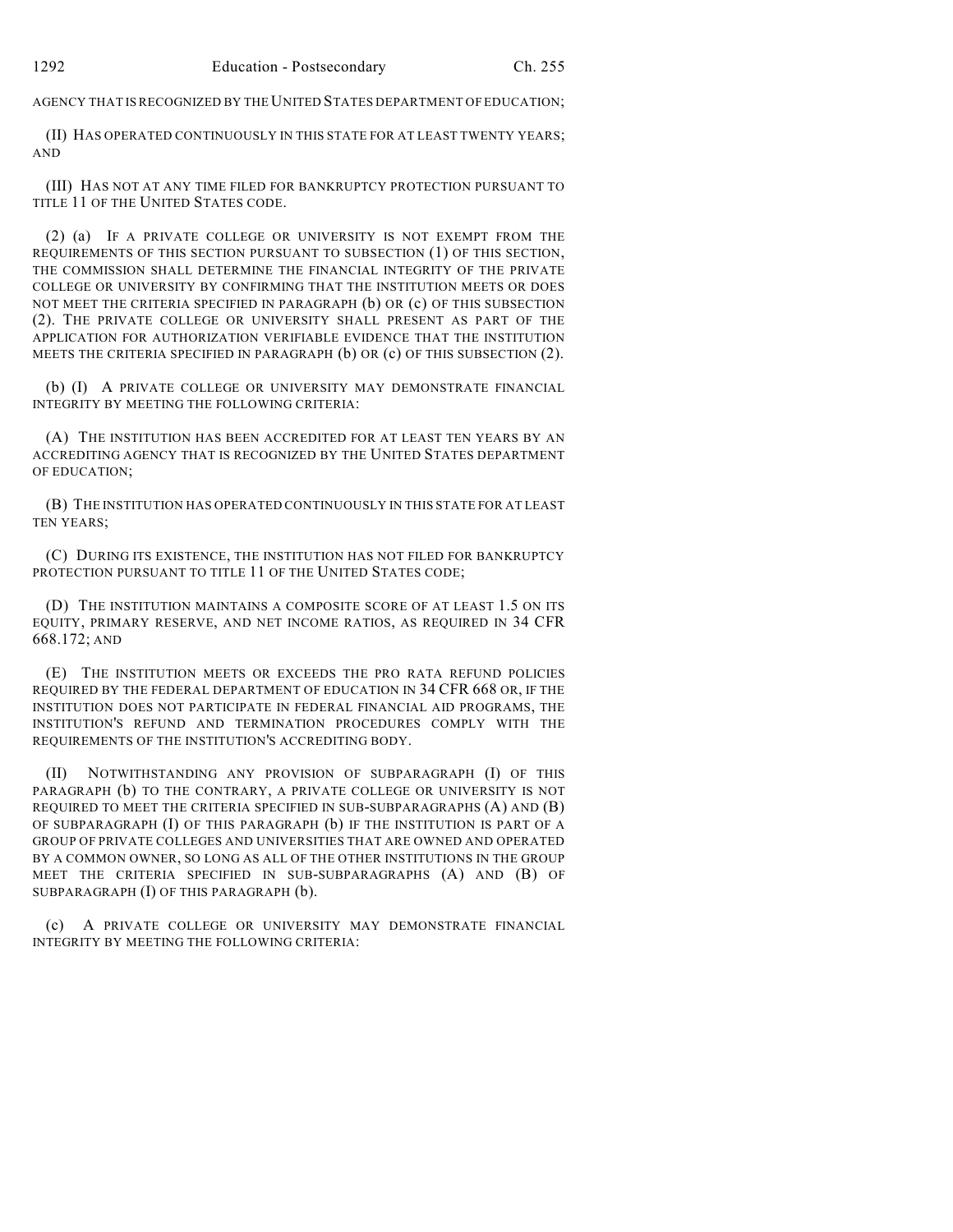(I) THE INSTITUTION HAS RECEIVED AND MAINTAINS FULL ACCREDITATION WITHOUT SANCTION FROM AN ACCREDITING AGENCY THAT IS RECOGNIZED BY THE UNITED STATES DEPARTMENT OF EDUCATION, WHICH ACCREDITING AGENCY REQUIRES THE INSTITUTION TO MAINTAIN SURETY OR AN ESCROW ACCOUNT OR HAS AFFIRMATIVELY WAIVED OR OTHERWISE REMOVED THE REQUIREMENT FOR THE INSTITUTION;

(II) THE INSTITUTION HASBEEN CONTINUOUSLY AUTHORIZED BY THE COMMISSION FOR AT LEAST FIVE YEARS;

(III) THE INSTITUTION OWNS AND OPERATES A PERMANENT INSTRUCTIONAL FACILITY IN THE STATE;

(IV) THE INSTITUTION ANNUALLY PROVIDES TO THE COMMISSION AUDITED FINANCIAL STATEMENTS FOR THE MOST RECENT FISCAL YEAR THAT DEMONSTRATE THAT THE INSTITUTION MAINTAINS POSITIVE EQUITY AND PROFITABILITY;

(V) THE INSTITUTION MAINTAINS A COMPOSITE SCORE OF AT LEAST 1.5 ON ITS EQUITY, PRIMARY RESERVE, AND NET INCOME RATIOS, AS REQUIRED IN 34 CFR 668.172; AND

(VI) THE INSTITUTION MEETS OR EXCEEDS THE PRO RATA REFUND POLICIES REQUIRED BY THE FEDERAL DEPARTMENT OF EDUCATION IN 34 CFR 668 OR, IF THE INSTITUTION DOES NOT PARTICIPATE IN FEDERAL FINANCIAL AID PROGRAMS, THE INSTITUTION'S REFUND AND TERMINATION PROCEDURES COMPLY WITH THE REQUIREMENTS OF THE INSTITUTION'S ACCREDITING BODY.

(3) (a) EACH PRIVATE COLLEGE OR UNIVERSITY THAT IS NOT EXEMPT FROM THE REQUIREMENTS OF THIS SECTION PURSUANT TO SUBSECTION (1) OFTHIS SECTION AND CANNOT DEMONSTRATE FINANCIAL INTEGRITY AS PROVIDED IN SUBSECTION (2) OF THIS SECTION, AS DETERMINED BY THE COMMISSION, SHALL FILE EVIDENCE OF SURETY IN THE AMOUNT CALCULATED PURSUANT TO SUBSECTION (5) OF THIS SECTION PRIOR TO RECEIVING AUTHORIZATION TO OPERATE IN COLORADO. THE SURETY MAY BE IN THE FORM OF A SAVINGS ACCOUNT, DEPOSIT, OR CERTIFICATE OF DEPOSIT THAT MEETS THE REQUIREMENTS OF SECTION 11-35-101, C.R.S., OR AN ALTERNATIVE METHOD APPROVED BY THE COMMISSION, OR ONE BOND AS SET FORTH IN THIS SECTION COVERING THE APPLYING INSTITUTION. THE COMMISSION MAY DISAPPROVE AN INSTITUTION'S SURETY IF THE COMMISSION FINDS THE SURETY IS NOT SUFFICIENT TO PROVIDE STUDENTS WITH THE INDEMNIFICATION AND ALTERNATIVE ENROLLMENT REQUIRED BY THIS SECTION.

(b) IF A PRIVATE COLLEGE OR UNIVERSITY FILES A BOND, THE BOND SHALL BE EXECUTED BY THE INSTITUTION AS PRINCIPAL AND BY A SURETY COMPANY AUTHORIZED TO DO BUSINESS IN THIS STATE. THE BOND SHALL BE CONTINUOUS UNLESS THE SURETY IS RELEASED AS SET FORTH IN THIS SECTION.

(4) THE SURETY SHALL BE CONDITIONED TO PROVIDE INDEMNIFICATION TO ANY STUDENT OR ENROLLEE, OR TO ANY PARENT OR LEGAL GUARDIAN OF A STUDENT OR ENROLLEE, THAT THE COMMISSION FINDS TO HAVE SUFFERED LOSS OF TUITION OR ANY FEES AS A RESULT OF ANY ACT OR PRACTICE THAT IS A VIOLATION OF THIS ARTICLE AND TO PROVIDE ALTERNATE ENROLLMENT AS PROVIDED IN SUBSECTION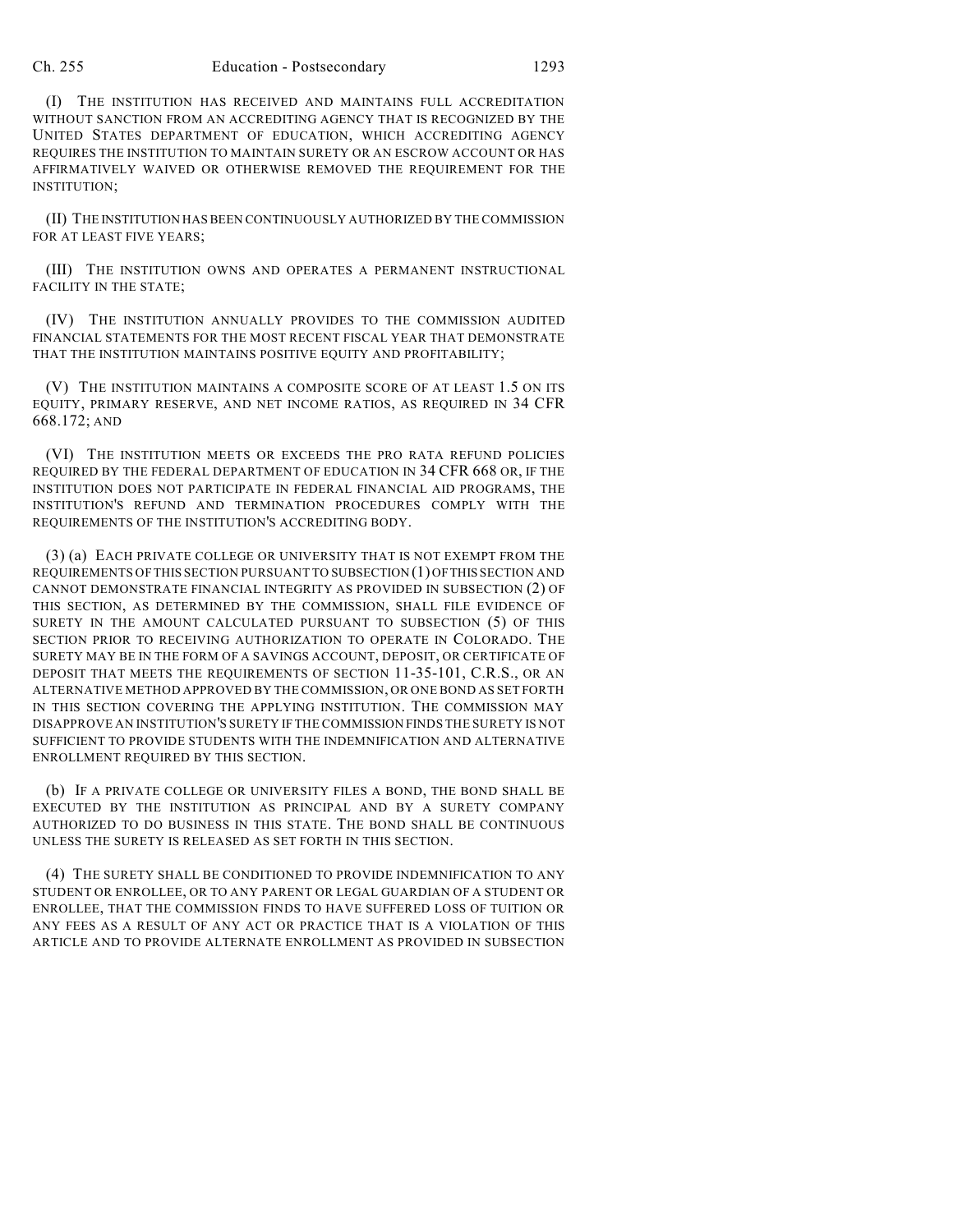(7) OF THIS SECTION FOR STUDENTS ENROLLED IN AN INSTITUTION THAT CEASES OPERATION.

(5) THE AMOUNT OF THE SURETY THAT A PRIVATE COLLEGE OR UNIVERSITY SUBMITS PURSUANT TO SUBSECTION (3) OF THIS SECTION IS THE GREATER OF FIVE THOUSAND DOLLARS OR AN AMOUNT EQUAL TO A REASONABLE ESTIMATE OF THE MAXIMUM PREPAID, UNEARNED TUITION AND FEES OF THE INSTITUTION FOR THE PERIOD OR TERM DURING THE APPLICABLE ACADEMIC YEAR FOR WHICH PROGRAMS OFINSTRUCTION ARE OFFERED INCLUDING, BUT NOT LIMITED TO, PROGRAMS OFFERED ON A SEMESTER, QUARTER, MONTHLY, OR CLASS BASIS; EXCEPT THAT THE INSTITUTION SHALL USE THE PERIOD OR TERM OF GREATEST DURATION AND EXPENSE IN DETERMINING THIS AMOUNT IF THE INSTITUTION'S ACADEMIC YEAR CONSISTS OF ONE OR MORE PERIODS OR TERMS. FOLLOWING THE INITIAL FILING OF THE SURETY WITH THE DEPARTMENT, THE PRIVATE COLLEGE OR UNIVERSITY SHALL RECALCULATE THE AMOUNT OF THE SURETY ANNUALLY BASED ON A REASONABLE ESTIMATE OF THE MAXIMUM PREPAID, UNEARNED TUITION AND FEES RECEIVED BY THE INSTITUTION FOR THE APPLICABLE PERIOD OR TERM.

(6) (a) A STUDENT OR ENROLLEE, OR A PARENT OR GUARDIAN OF THE STUDENT OR ENROLLEE, WHO CLAIMS LOSS OF TUITION OR FEES MAY FILE A CLAIM WITH THE COMMISSION IF THE CLAIM RESULTS FROM AN ACT OR PRACTICE THAT VIOLATES A PROVISION OF THIS ARTICLE. THE CLAIMS THAT ARE FILED WITH THE COMMISSION ARE PUBLIC RECORDS AND ARE SUBJECT TO THE PROVISIONS OF ARTICLE 72 OF TITLE 24,C.R.S.; EXCEPT THAT THE DEPARTMENT SHALL NOT MAKE THE CLAIMS RECORDS PUBLIC IF THE RELEASE WOULD VIOLATE A FEDERAL PRIVACY LAW.

(b) NOTWITHSTANDING THE PROVISIONS OF PARAGRAPH (a) OF THIS SUBSECTION (6), THE COMMISSION SHALL NOT CONSIDER A CLAIM THAT IS FILED MORE THAN TWO YEARS AFTER THE DATE THE STUDENT DISCONTINUES HIS OR HER ENROLLMENT WITH THE INSTITUTION.

(7) (a) IF A PRIVATE COLLEGE OR UNIVERSITY CEASES OPERATION, THE COMMISSION MAY MAKE DEMAND ON THE SURETY OF THE INSTITUTION UPON THE DEMAND FOR A REFUND BY A STUDENT OR THE IMPLEMENTATION OF ALTERNATE ENROLLMENT FOR THE STUDENTS ENROLLED IN THE INSTITUTION, AND THE HOLDER OF THE SURETY OR, IF THE SURETY IS A BOND, THE PRINCIPAL ON THE BOND SHALL PAY THE CLAIM DUE IN A TIMELY MANNER. TO THE EXTENT PRACTICABLE, THE COMMISSION SHALL USE THE AMOUNT OF THE SURETY TO PROVIDE ALTERNATE ENROLLMENT FOR STUDENTS OF THE INSTITUTION THAT CEASES OPERATION THROUGH A CONTRACT WITH ANOTHER AUTHORIZED PRIVATE COLLEGE OR UNIVERSITY, A COMMUNITY COLLEGE, AN AREA VOCATIONAL SCHOOL, OR ANY OTHER ARRANGEMENT THAT IS ACCEPTABLE TO THE DEPARTMENT. THE ALTERNATE ENROLLMENT PROVIDED TO A STUDENT SHALL REPLACE THE ORIGINAL ENROLLMENT AGREEMENT, IF ANY, BETWEEN THE STUDENT AND THE PRIVATE COLLEGE OR UNIVERSITY; EXCEPT THAT THE STUDENT SHALL MAKE THE TUITION AND FEE PAYMENTS AS REQUIRED BY THE ORIGINAL ENROLLMENT AGREEMENT, IF ANY.

(b) A STUDENT WHO IS ENROLLED IN A PRIVATE COLLEGE OR UNIVERSITY THAT CEASES OPERATION AND WHO DECLINES THE ALTERNATE ENROLLMENT REQUIRED TO BE OFFERED PURSUANT TO PARAGRAPH (a) OF THIS SUBSECTION (7) MAY FILE A CLAIM WITH THE COMMISSION FOR THE STUDENT'S PRORATED SHARE OF THE PREPAID,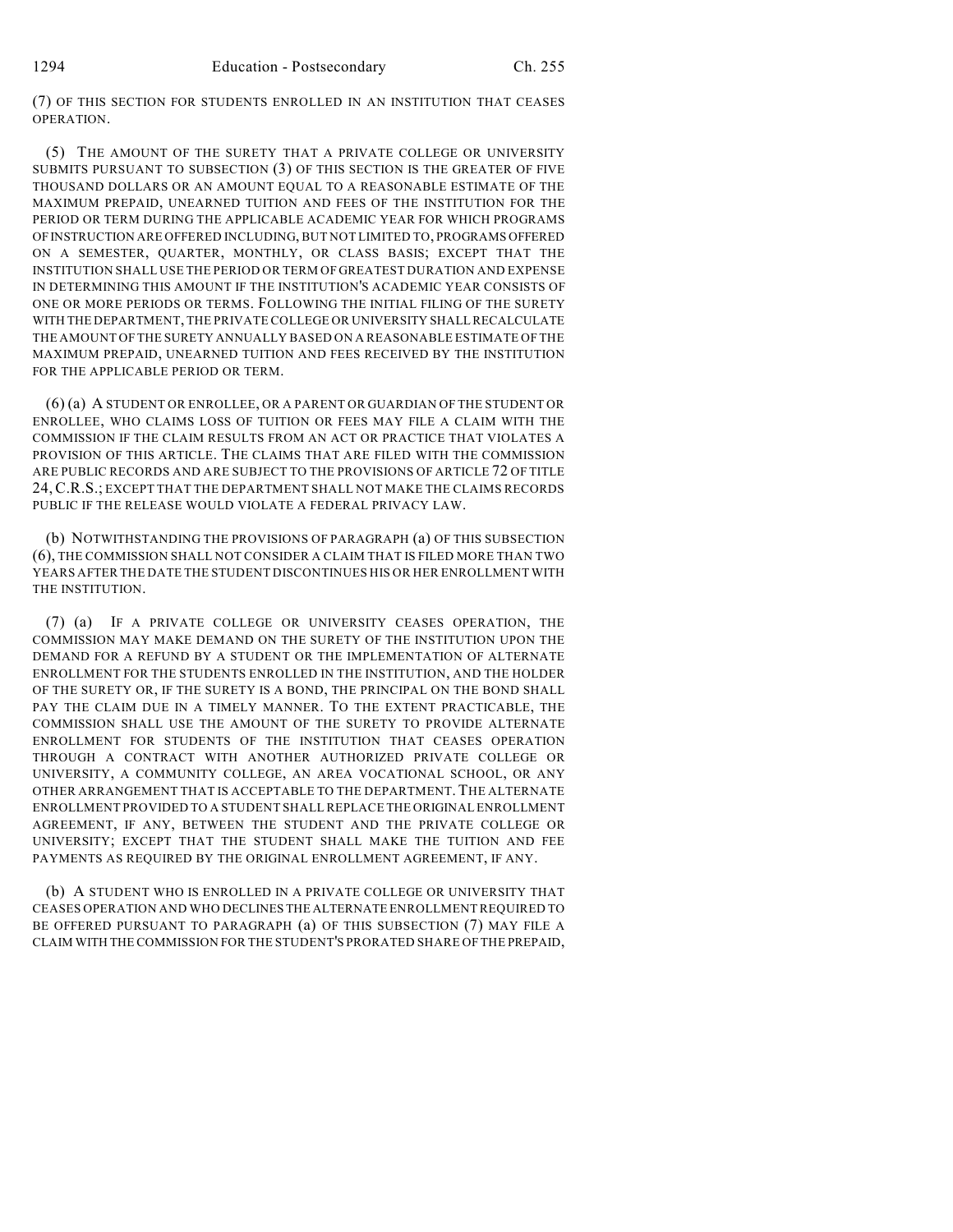UNEARNED TUITION AND FEES THAT THE STUDENT PAID, SUBJECT TO THE LIMITATIONS OF PARAGRAPH (c) OF THIS SUBSECTION (7). THE COMMISSION SHALL NOT MAKE A SUBSEQUENT PAYMENT TO A STUDENT UNLESS THE STUDENT SUBMITS PROOF OF SATISFACTION OF ANY PRIOR DEBT TO A FINANCIAL INSTITUTION IN ACCORDANCE WITH THE COMMISSION'S RULES CONCERNING THE ADMINISTRATION OF THIS SECTION.

(c) IF THE AMOUNT OF THE SURETY IS LESS THAN THE TOTAL PREPAID, UNEARNED TUITION AND FEES THAT HAVE BEEN PAID BY STUDENTS AT THE TIME THE PRIVATE COLLEGE OR UNIVERSITY CEASES OPERATION, THE DEPARTMENT SHALL PRORATE THE AMOUNT OF THE SURETY AMONG THE STUDENTS.

(d) THE PROVISIONS OF THIS SUBSECTION (7) ARE APPLICABLE ONLY TO THOSE STUDENTS ENROLLED IN THE PRIVATE COLLEGE OR UNIVERSITY AT THE TIME IT CEASES OPERATION, AND, ONCE AN INSTITUTION CEASES OPERATION, NO NEW STUDENTS SHALL BE ENROLLED THEREIN.

(e) THE COMMISSION IS THE TRUSTEE FOR ALL PREPAID, UNEARNED TUITION AND FEES, STUDENT LOANS, PELL GRANTS, AND OTHER STUDENT FINANCIAL AID ASSISTANCE IF AN AUTHORIZED PRIVATE COLLEGE OR UNIVERSITY CEASES OPERATION.

(f) THE COMMISSION SHALL DETERMINE WHETHER OFFERING ALTERNATE ENROLLMENT FOR STUDENTS ENROLLED IN AN AUTHORIZED PRIVATE COLLEGE OR UNIVERSITY THAT CEASES OPERATION IS PRACTICABLE WITHOUT FEDERAL GOVERNMENT DESIGNATION OF THE COMMISSION AS TRUSTEE FOR STUDENT LOANS, PELL GRANTS, AND OTHER STUDENT FINANCIAL AID ASSISTANCE PURSUANT TO PARAGRAPH (e) OF THIS SUBSECTION (7).

(8) FOR CLAIMS MADE PURSUANT TO THIS SECTION THAT DO NOT INVOLVE A PRIVATE COLLEGE OR UNIVERSITY THAT CEASES OPERATION, THE COMMISSION SHALL CONDUCT A HEARING TO DETERMINE WHETHER THERE IS LOSS OF TUITION OR FEES, AND, IF THE COMMISSION FINDS THAT A CLAIM IS VALID AND DUE THE CLAIMANT, THE COMMISSION SHALL MAKE DEMAND UPON THE SURETY. IF THE HOLDER OF THE SURETY OR, IF THE SURETY IS A BOND, THE PRINCIPAL ON THE BOND FAILS OR REFUSES TO PAY THE CLAIM DUE, THE COMMISSION SHALL COMMENCE AN ACTION ON THE SURETY IN A COURT OF COMPETENT JURISDICTION; EXCEPT THAT THE COMMISSION SHALL NOT FILE AN ACTION MORE THAN SIX YEARS AFTER THE DATE OF THE VIOLATION THAT GIVES RISE TO THE RIGHT TO FILE A CLAIM PURSUANT TO THIS SECTION.

(9) THE AUTHORIZATION FOR A PRIVATE COLLEGE OR UNIVERSITY IS SUSPENDED BY OPERATION OF LAW WHEN THE INSTITUTION IS NO LONGER COVERED BY SURETY AS REQUIRED BY THIS SECTION. THE DEPARTMENT SHALL GIVE WRITTEN NOTICE TO THE INSTITUTION AT THE LAST-KNOWN ADDRESS, AT LEAST FORTY-FIVE DAYS BEFORE THE RELEASE OF THE SURETY, TO THE EFFECT THAT THE INSTITUTION'S AUTHORIZATION IS SUSPENDED BY OPERATION OF LAW UNTIL THE INSTITUTION FILES EVIDENCE OF SURETY IN LIKE AMOUNT AS THE SURETY BEING RELEASED.

(10) THE PRINCIPAL ON A BOND FILED UNDER THE PROVISIONS OF THIS SECTION IS RELEASED FROM THE BOND AFTER THE PRINCIPAL SERVES WRITTEN NOTICE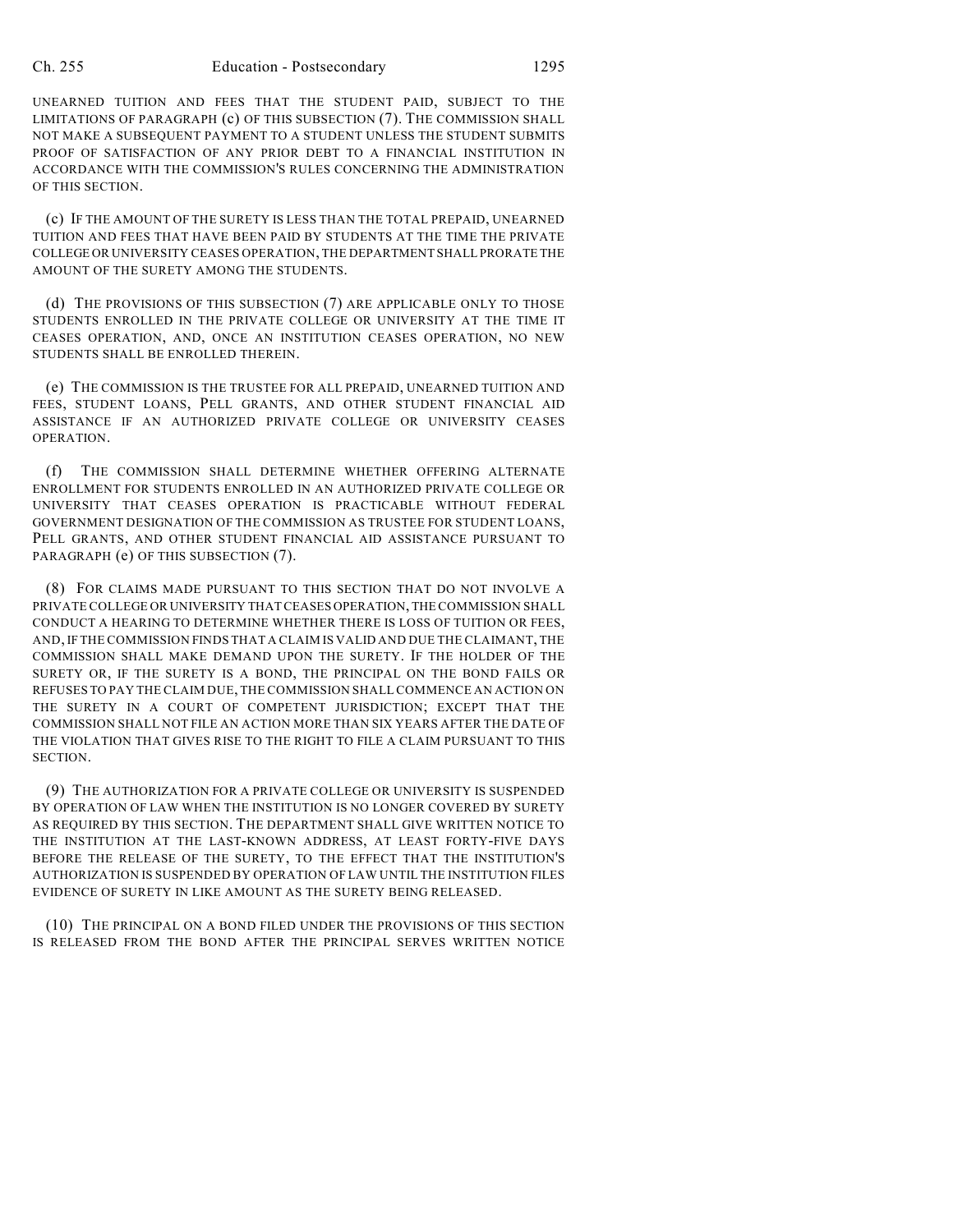THEREOF TO THE COMMISSION AT LEAST SIXTY DAYS BEFORE THE RELEASE. THE RELEASE DOES NOT DISCHARGE OR OTHERWISE AFFECT A CLAIM FILED BY A STUDENT OR ENROLLEE OR HIS OR HER PARENT OR LEGAL GUARDIAN FOR LOSS OF TUITION OR FEES THAT OCCURRED WHILE THE BOND WAS IN EFFECT OR THAT OCCURRED UNDER ANY NOTE OR CONTRACT EXECUTED DURING ANY PERIOD OF TIME WHEN THE BOND WAS IN EFFECT, EXCEPT WHEN ANOTHER BOND IS FILED IN A LIKE AMOUNT AND PROVIDES INDEMNIFICATION FOR ANY SUCH LOSS.

(11) EACH PRIVATE COLLEGE OR UNIVERSITY THAT FILES A SURETY PURSUANT TO SUBSECTION (3) OF THIS SECTION SHALL PROVIDE ANNUAL VERIFICATION OF CONTINUED COVERAGE BY SURETY AS REQUIRED BY THIS SECTION IN A REPORT TO THE COMMISSION DUE BY JANUARY 1 OF EACH YEAR. THE COMMISSION MAY DISAPPROVE A SURETY IF IT FINDS THAT THE SURETY IS NOT ADEQUATE TO PROVIDE STUDENTS WITH THE INDEMNIFICATION AND ALTERNATE ENROLLMENT REQUIRED BY THIS SECTION.

(12) IF A PRIVATE COLLEGE OR UNIVERSITY THAT IS EXEMPT FROM THE PROVISIONS OF THIS SECTION OR THAT DEMONSTRATES FINANCIAL INTEGRITY PURSUANT TO SUBSECTION (2) OF THIS SECTION CEASES TO OPERATE IN THIS STATE, THE STATE ATTORNEY GENERAL MAY FILE A CLAIM AGAINST THE INSTITUTION ON BEHALF OF STUDENTS ENROLLED IN THE INSTITUTION AT THE TIME IT CEASES OPERATION TO RECOVER ANY AMOUNT OF UNEARNED, PREPAID TUITION THAT MAY BE OWED TO THE STUDENTS.

(13) A SEMINARY OR RELIGIOUS TRAINING INSTITUTION IS NOT SUBJECT TO THE REQUIREMENTS OF THIS SECTION.

**SECTION 17.** In Colorado Revised Statutes, **amend** 23-2-104 as follows:

**23-2-104. Administration of article - complaints - injunctive proceedings.** (1) The department is charged with the administration of SHALL ADMINISTER this article pursuant to statute and appropriate policies adopted by the commission.

(2) (a) The commission shall specify procedures by which a student or former student of a private college or university bible college or seminary OR RELIGIOUS TRAINING INSTITUTION may file a complaint with the department concerning the institution in which the student is or was enrolled. IF A FORMER STUDENT FILES A COMPLAINT, HE OR SHE MUST DO SO WITHIN TWO YEARS AFTER DISCONTINUING ENROLLMENT AT THE INSTITUTION. The department is authorized to MAY investigate complaints based on a claim of a deceptive trade practice as described in subsection (4) of this section. The department shall DOES not have jurisdiction to consider complaints that infringe on the academic freedom OR religious freedom OF, or question the curriculum content of, a private college or university bible college or seminary OR RELIGIOUS TRAINING INSTITUTION; except that the department shall have HAS jurisdiction to consider a complaint that pertains to the general education core course requirements of a private college or university bible college, or seminary OR RELIGIOUS TRAINING INSTITUTION, or to any of the specific core courses included in said requirements, if the private college or university bible college or seminary has chosen OR RELIGIOUS TRAINING INSTITUTION CHOOSES to seek transferability of its general education core courses pursuant to section 23-1-125 (5).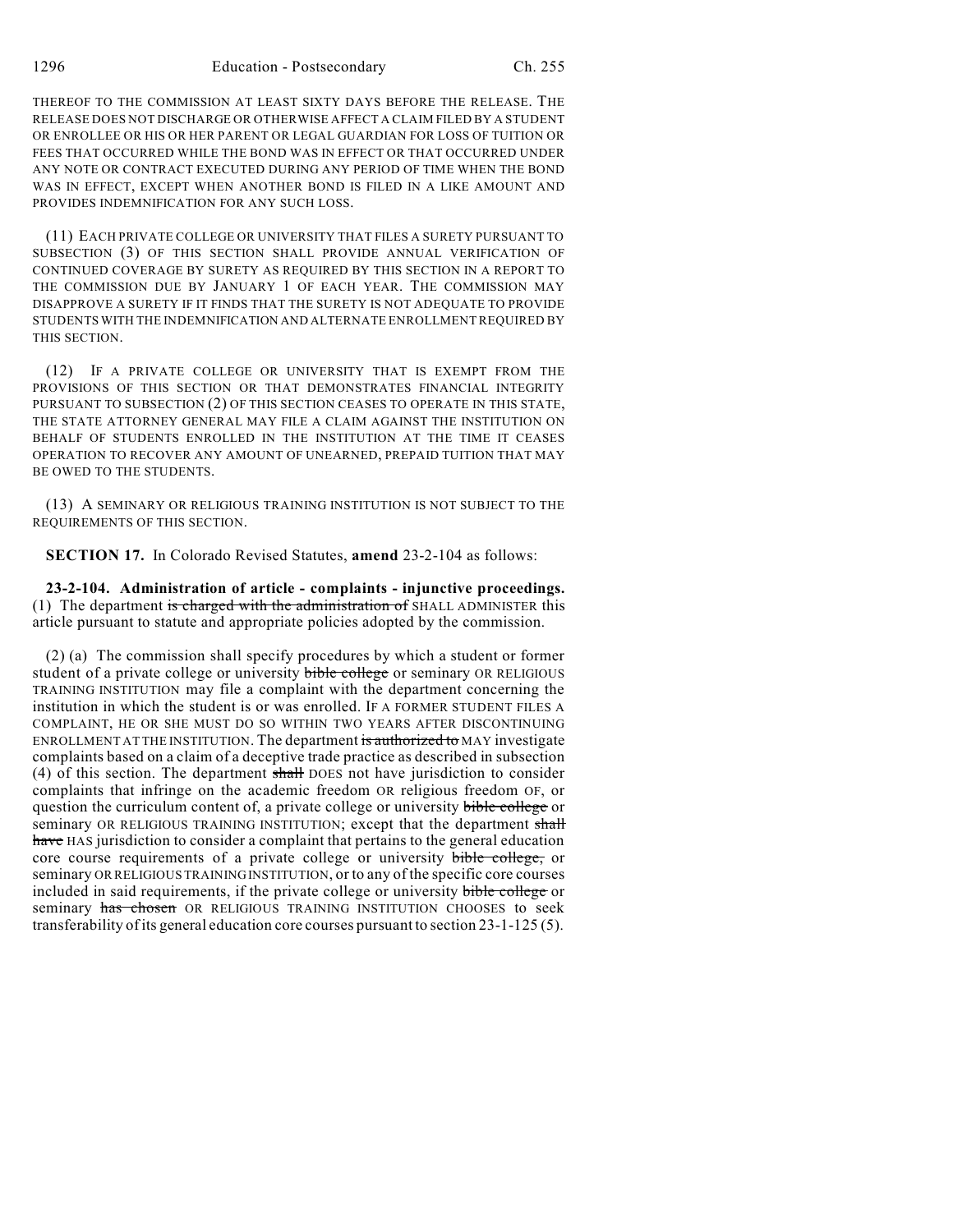(b) Upon receipt of a complaint, the department shall verify that the complaint warrants investigation under the guidelines established by the commission and as a deceptive trade practice. A complaint will warrant investigation only when the student has exhausted all complaint and appeals processes available at the institution. THE DEPARTMENT SHALL DISMISS a complaint shall be dismissed if it does not warrant investigation under the commission's guidelines and is not a deceptive trade practice. If the complaint warrants investigation, the department shall first forward the complaint to the institution for a written response. The institution shall have thirty days to forward its response RESPOND IN WRITING to the department, and TO FORWARD a copy of the response shall be forwarded to the student. During the thirty-day period, the institution may attempt to resolve the complaint with the student, and the department shall assist in the efforts to resolve the complaint. If the department determines at any time that a complaint no longer warrants investigation, the department shall dismiss the complaint.

(c) If a complaint is not resolved during the thirty-day period, the department may dismiss the complaint based on the institution's response, investigate the complaint further, or recommend that the commission evaluate the merits of the complaint. If the commission finds the complaint is meritorious, it may recommend that the private college or university or bible college or seminary OR RELIGIOUS TRAINING INSTITUTION take appropriate action to remedy the complaint.

(d) If the private college or university bible college or seminary OR RELIGIOUS TRAINING INSTITUTION does not take the action on the recommendation of RECOMMENDED BY the commission, the commission may forward the complaint and findings to the attorney general.

(3) The commission, acting through the attorney general, may proceed by injunction against any violation of this article, but an injunction proceeding or an order issued therein or as a result thereof shall not bar the imposition of any other penalty imposed for violation of this article.

(4) It is a deceptive trade practice for:

(a) A school AN INSTITUTION or agent to make or cause to be made any statement or representation, oral, written, or visual, in connection with the offering of educational services if such school THE INSTITUTION or agent knows or reasonably should have known the statement or representation to be materially false, substantially inaccurate, or materially misleading;

(b) A school AN INSTITUTION or agent to represent falsely OR TO DECEPTIVELY CONCEAL, directly or by implication, through the use of a trade or business name, to deceptively conceal the fact that it AN INSTITUTION is a school;

(c)  $\overrightarrow{A}$  school AN INSTITUTION or agent to adopt a name, trade name, or trademark that represents falsely, directly or by implication, the quality, scope, nature, size, or integrity of the school INSTITUTION or its educational services;

(d)  $\overrightarrow{A}$  school AN INSTITUTION or agent to intentionally and materially represent falsely, directly or by implication, that students completing WHO SUCCESSFULLY COMPLETE a course or program of instruction successfully may transfer credit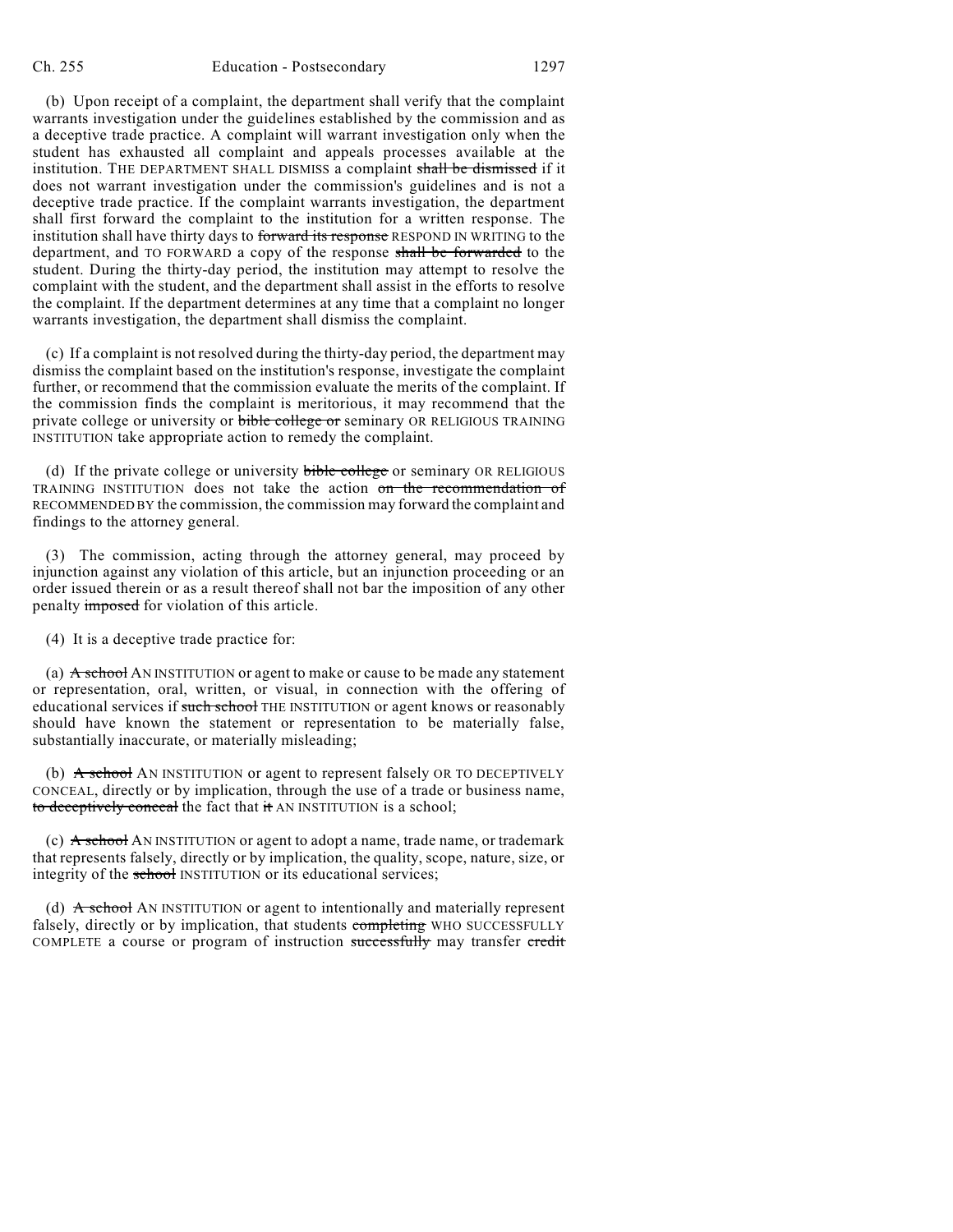therefor THE CREDITS EARNED to any institution of higher education;

(e)  $\overrightarrow{A}$  school AN INSTITUTION or agent to intentionally and materially represent falsely, directly or by implication, in its advertising or promotional materials or in any other manner, the size, location, facilities, or equipment of the school INSTITUTION; the number or educational experience qualifications of its faculty; the extent or nature of any approval received from any state agency; or the extent or nature of any accreditation received from any accrediting agency or association;

(f)  $\overline{A}$  school AN INSTITUTION or agent to provide prospective students with any testimonials, endorsements, or other information that has the tendency to materially mislead or deceive prospective students or the public regarding current practices of the school INSTITUTION;

(g) An agent representing an out-of-state school to represent, directly or by implication, that said THE school is approved or accredited AUTHORIZED by the state of Colorado OR APPROVED OR ACCREDITED BY AN ACCREDITING AGENCY OR BODY WHEN THE INSTITUTION HAS NOT BEEN AUTHORIZED, APPROVED, OR ACCREDITED;

(h)  $\overrightarrow{A}$  school or agent to designate titles to employees whose primary job duties are to recruit students, which titles have the tendency to mislead or deceive prospective students or the public regarding the authority or qualifications of such employees AN INSTITUTION TO DESIGNATE OR REFER TO ITS SALES REPRESENTATIVES BY TITLES THAT IMPLY THE SALES REPRESENTATIVES HAVE TRAINING IN ACADEMIC COUNSELING OR ADVISING IF THEY DO NOT.

**SECTION 18.** In Colorado Revised Statutes, **amend** 23-2-104.5 as follows:

**23-2-104.5. Fees - public hearing.** (1) The commission shall establish a fee FEES to be paid by a private college or university that submits an application pursuant to OR SEMINARY OR RELIGIOUS TRAINING INSTITUTION FOR THE ADMINISTRATION OF this article. The amount of the fee FEES shall reflect the direct and indirect costs of the administration of ADMINISTERING this article. The commission shall propose, as part of the department's annual budget request, an adjustment in the amount of the fees that it is authorized to collect pursuant to this section. The budget request and the adjusted fees shall reflect the direct and indirect costs of administering this article.

(2) THE COMMISSION MAY ESTABLISH A FEE TO BE PAID TO THE DEPARTMENT BY A PRIVATE COLLEGE OR UNIVERSITY THAT IS AUTHORIZED PURSUANT TO THIS ARTICLE AND THAT APPLIES FOR APPROVAL OF AN EDUCATOR PREPARATION PROGRAM PURSUANT TO SECTION 23-1-121. THE AMOUNT OF THE FEE SHALL REFLECT THE DIRECT AND INDIRECT COSTS OF THE DEPARTMENT IN ADMINISTERING THE PROVISIONS OF SECTION 23-1-121.

(3) PRIOR TO ESTABLISHING A NEW FEE OR INCREASING THE AMOUNT OF AN EXISTING FEE, THE COMMISSION SHALL HOLD A PUBLIC HEARING TO DISCUSS AND TAKE TESTIMONY CONCERNING THE NEW FEE OR INCREASE IN FEES.THE COMMISSION SHALL PROVIDE NOTICE OF THE PUBLIC HEARING AND THE PROPOSED NEW FEE OR FEE INCREASE TO EACH PRIVATE COLLEGE OR UNIVERSITY AND SEMINARY AND RELIGIOUS TRAINING INSTITUTION AT LEAST THIRTY DAYS PRIOR TO THE DATE OF THE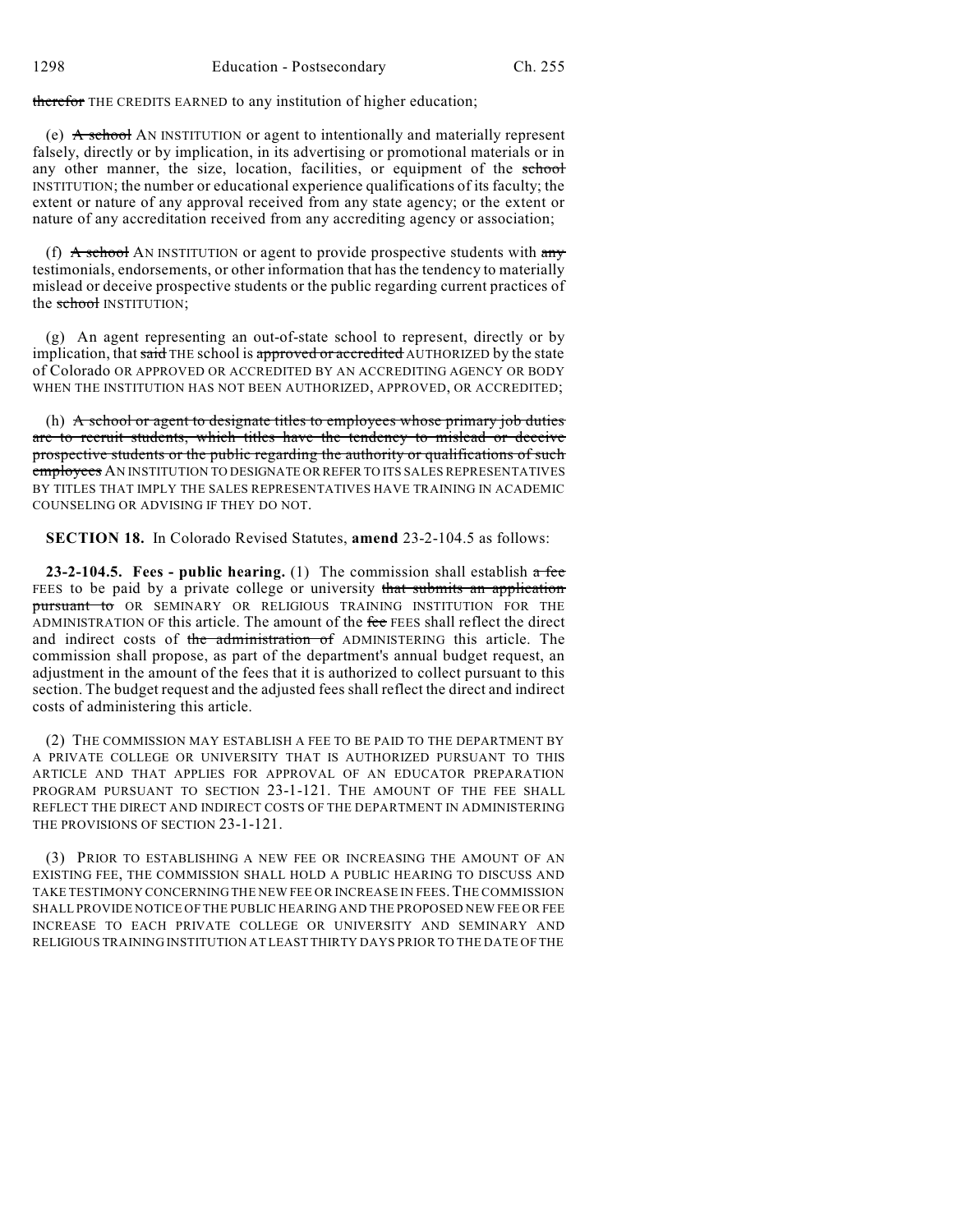PUBLIC HEARING.

**SECTION 19.** In Colorado Revised Statutes, 12-59-105.1, **amend** (5) as follows:

**12-59-105.1. Proprietary postsecondary education board - established membership.** (5) (a) The board members shall serve four-year terms; except that, of the members first appointed to the board, three members to be selected by the governor shall serve two-year terms. No A member shall NOT serve more than two consecutive four-year terms.

(b) NOTWITHSTANDING THE PROVISIONS OF PARAGRAPH (a) OF THIS SUBSECTION (5), OF THE THREE MEMBERS APPOINTED TO REPLACE PERSONS WHOSE TERMS EXPIRE ON JUNE 30, 2012, ONE MEMBER SELECTED BY THE GOVERNOR SHALL SERVE A TWO-YEAR TERM, ONE MEMBER SELECTED BY THE GOVERNOR SHALL SERVE A THREE-YEAR TERM, AND ONE MEMBER SELECTED BY THE GOVERNOR SHALL SERVE A FOUR-YEAR TERM. SUBSEQUENT APPOINTMENTS TO THE POSITIONS IDENTIFIED IN THIS PARAGRAPH (b) SHALL SERVE FOUR-YEAR TERMS.

(c) NOTWITHSTANDING THE PROVISIONS OF PARAGRAPH (a) OF THIS SUBSECTION (5), OF THE FOUR MEMBERS APPOINTED TO REPLACE PERSONS WHOSE TERMS EXPIRE ON JUNE 30, 2014, ONE MEMBER SELECTED BY THE GOVERNOR SHALL SERVE A ONE-YEAR TERM, ONE MEMBER SELECTED BY THE GOVERNOR SHALL SERVE A TWO-YEAR TERM, ONE MEMBER SELECTED BY THE GOVERNOR SHALL SERVE A THREE-YEAR TERM, AND ONE MEMBER SELECTED BY THE GOVERNOR SHALL SERVE A FOUR-YEAR TERM. SUBSEQUENT APPOINTMENTS TO THE POSITIONS IDENTIFIED IN THIS PARAGRAPH (c) SHALL SERVE FOUR-YEAR TERMS.

**SECTION 20.** In Colorado Revised Statutes, 12-59-118, **amend** (1) as follows:

**12-59-118. Complaints of deceptive trade or sales practices.** (1) A person claiming pecuniary loss as a result of a deceptive trade or sales practice, pursuant to section 12-59-117, by a school or agentshall FIRST EXHAUST ALL COMPLAINT AND APPEALS PROCESSES AVAILABLE AT THE SCHOOL.IF THE PERSON'S COMPLAINT IS NOT RESOLVED TO THE PERSON'S SATISFACTION, THE PERSON MAY file with the board a written complaint against the school or agent. The complaint shall set forth the alleged violation and SUCH other relevant information as may be required by the board. A complaint filed under this section is a public record subject to the provisions of article 72 of title 24, C.R.S., and shall be filed within two years after the student discontinues his or her training at the school or at any time prior to the commencement of training.

**SECTION 21.** In Colorado Revised Statutes, 12-47-902.5, **amend** (5) (a) as follows:

**12-47-902.5. Alcohol-without-liquid devices - legislative declaration unlawful acts.** (5) (a) Subsection (3) of this section shall not apply to a hospital, as defined in section 25.5-1-503 (3), C.R.S., that operates primarily for the purpose of conducting scientific research, a state institution conducting bona fide research, a private college or university, as defined in section 23-2-102  $(3)$  (11), C.R.S., conducting bona fide research, or to a pharmaceutical company or biotechnology company conducting bona fide research and that complies with the provisions of